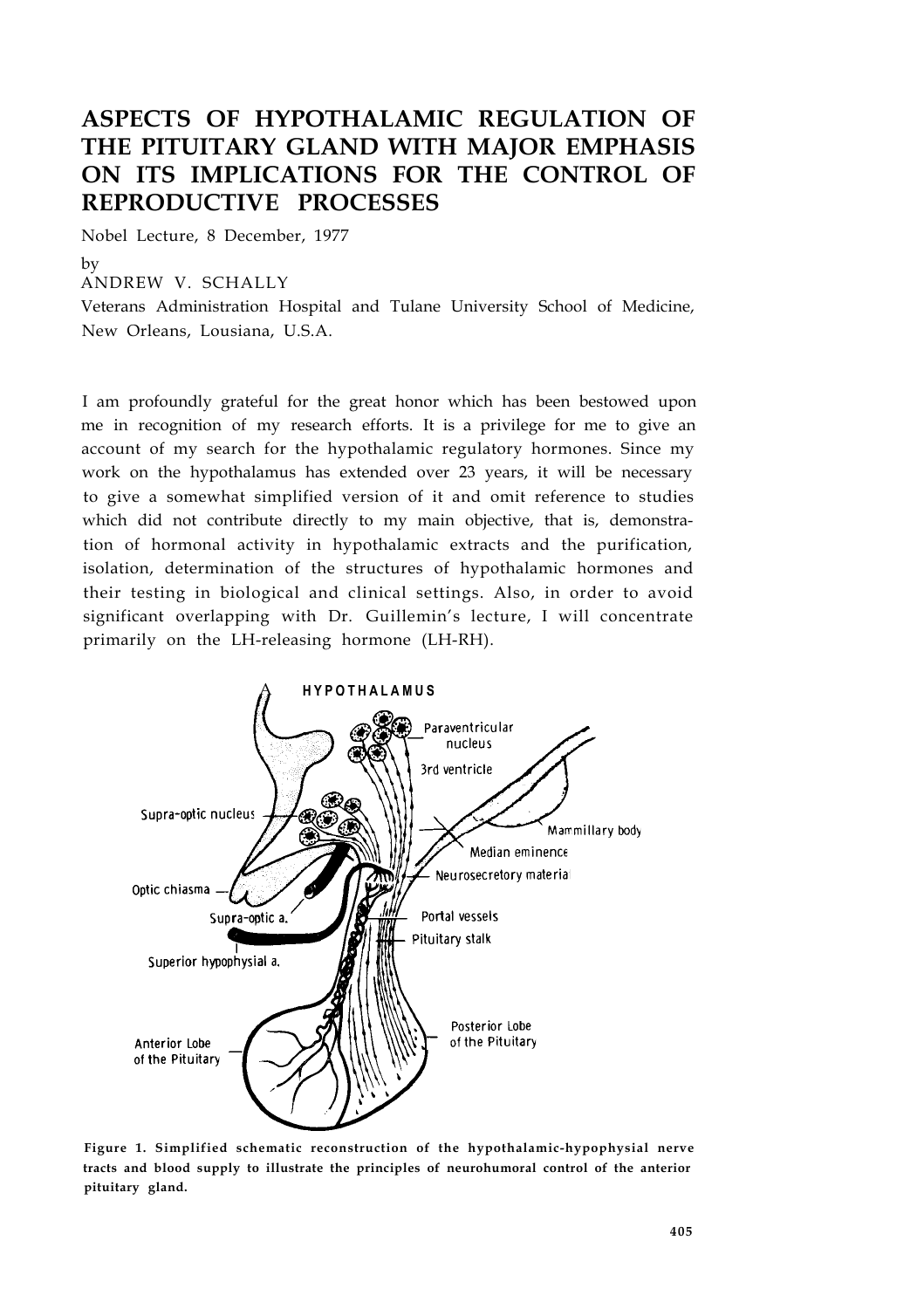I was attracted to the hypothalamic endocrine field in 1954 while still an undergraduate student at McGill University in Montreal. A decisive stimulus was provided by the formulation by G. W. Harris and others (1) of hypotheses relating to the hypothalamic control of secretion of the anterior pituitary gland (Fig. 1).

Harris and others postulated that neurohumoral substances might originate in the median eminence of the tuber cinereum, reach the anterior lobe by way of the hypophysial portal system, and thus regulate pituitary secretion (1). About the same time Sawyer et al (2) demonstrated involvement of the central nervous system in the control of gonadotropin secretion. Without the brilliant work of these men my contributions would not have been forthcoming. It was clear that despite a strong circumstantial case favoring hypothalamic control of the pituitary, the proposition would remain speculative until direct evidence for the existence of specific hypothalamic chemotransmitters controlling release of pituitary hormones could be demonstrated.

In the beginning it was not possible to prove the existence of and isolate hypothalamic hormones because of a lack of specific methods for the detection of their activity. Working on the problem of control of ACTH secretion, M. Saffran and I reached the conclusion that the hypothalamic theory best explained most of the then existent experimental facts. We devised a test system for measuring the release of ACTH using isolated rat anterior pituitary fragments (Fig. 2) (3). This in vitro pituitary system was delightfully simple and consisted of exposure of symmetrical portions of the gland to test sub-

|                                              | <b>EXPERIMENTAL</b> | <b>CONTROL</b> | <b>HYPOTHALAMIC</b><br>HORMONE OR FACTOR<br>INVOLVED |  |
|----------------------------------------------|---------------------|----------------|------------------------------------------------------|--|
| <b>TEST SUBSTANCE</b>                        |                     |                |                                                      |  |
| <b>RAT ANTERIOR</b><br>PITUITARY TISSUE      |                     |                |                                                      |  |
| <b>BIOASSAY OR RIA</b><br>FOR ACTH           | — АСТН              | <b>ACTH</b>    | CRF                                                  |  |
| <b>BIOASSAY OR RIA</b><br>FOR TSH            | <b>TSH</b>          | <b>TSH</b>     | <b>TRH</b>                                           |  |
| <b>BIOASSAY OR RIA</b><br>FOR LH, FSH,       | – LH, FSH           | LH, FSH        | LH RH/FSH-RH t                                       |  |
| <b>BIOASSAY OR RIA</b><br>FOR GROWTH HORMONE | GН                  | GH             | GH-RH<br>SOMATOSTATIN                                |  |
| <b>BIOASSAY OR RIA</b><br>FOR PROLACTIN      | PL                  | PL             | PIF<br><b>PRH</b>                                    |  |
| <b>f STIMULATORY</b>                         |                     |                |                                                      |  |

+ INHIBITORY

**Figure 2. A diagrammatic representation of the** *in vitro* **test system for the detection of hypothalamic hormones and factors controlling the release of anterior pituitary hormones.**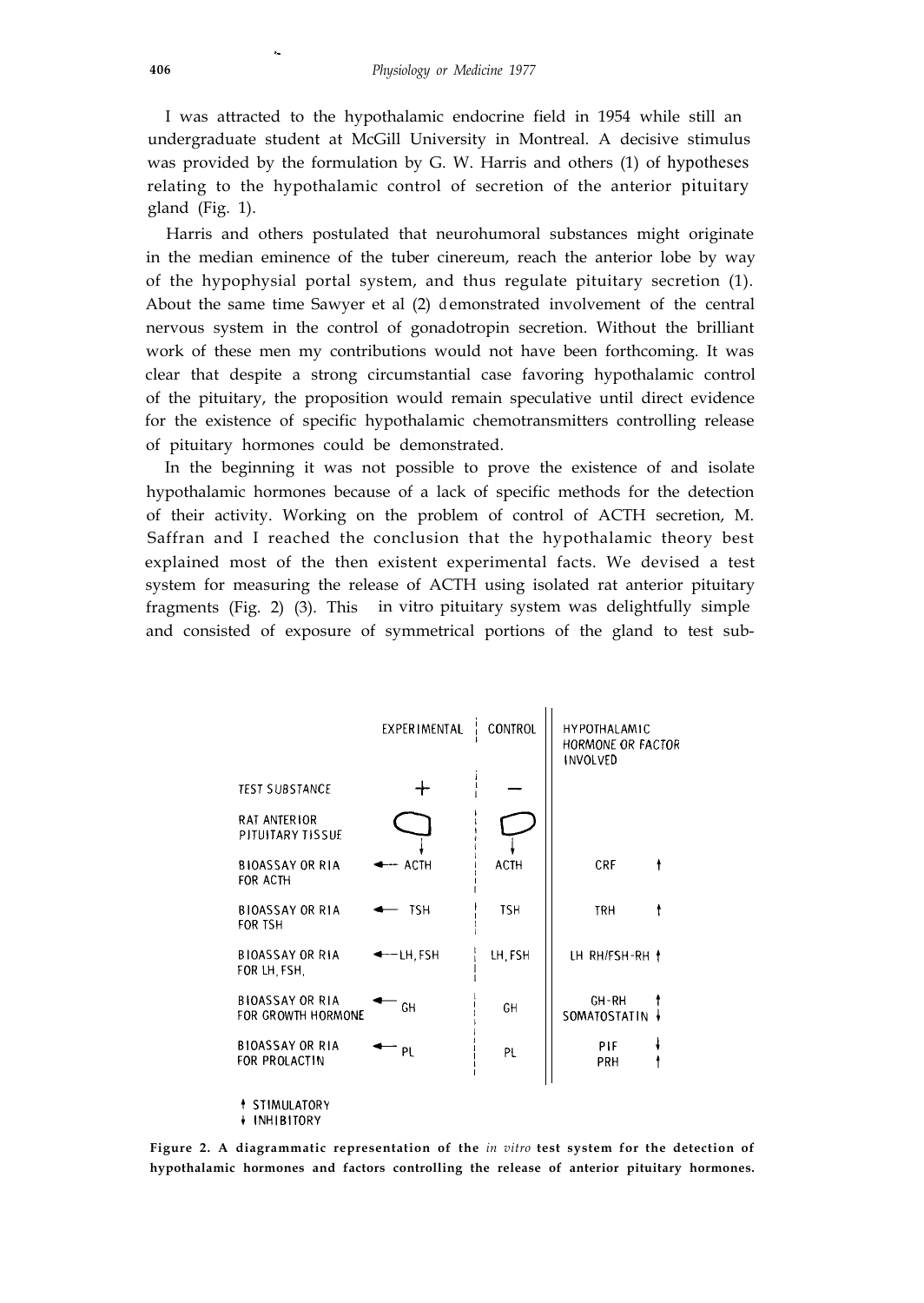|                     | % ACTH RELEASED |                                                        |             |  |
|---------------------|-----------------|--------------------------------------------------------|-------------|--|
| <b>PREPARATION</b>  | $DOSE(\mu g)$   | <b>RATIO</b><br>EXPERIMEN-<br>TAL TO<br><b>CONTROL</b> | 95% LIMITS  |  |
| Oxycel non-adsorbed | 10              | 340                                                    | $220 - 520$ |  |
| Oxycel non-adsorbed | 10              | 240                                                    | $130 - 470$ |  |
| Oxycel adsorbed     | 10              | 240                                                    | $130 - 430$ |  |
| HOAc insoluble      | 10              | 240                                                    | $90 - 660$  |  |

**Table 1. CRF Activity of Pig Hypothalamic Preparations Measured by Stimulation of ACTH Release** *in vitro* **from Isolated Rat Pituitary Fragments.**

A. V. Schally Ph. D. Thesis, McGill University, April, 1957.

Table 29, p. 91; Also, Schally et al, Biochem. J., Vol. 70, No. 1, p. 97-103, 1958.

stances. This permitted compensation for any possible indirect effect or contamination with trophic hormones and proved to be of decisive importance not only for demonstrating the existence of the corticotropin releasing factor but also hypothalamic hormones regulating the secretion of TSH, GH, LH, FSH, and prolactin. I still vividly recall the great sense of exaltation when we found that hypothalamic or neurohypophysial extracts added to the anterior pituitary tissue caused an unequivocal increase in the release of ACTH (Table 1). We "knew" then that we had done it, that the existence of a substance which stimulated the release of ACTH had been demonstrated experimentally for the first time (3-5). We named this substance corticotropin releasing factor (CRF). We still apply the term "factor" to those hypothalamic substances whose activity cannot be ascribed to a specific chemical structure. However, for those substances which have had their structures determined and which have been shown to be likely physiological regulators of secretion of respective anterior pituitary hormones, we employ the name "hormone" (Table 2).

In our early attempts to purify CRF we used mainly posterior pituitary powders, since large quantities of hypothalami were not readily available. We obtained evidence that CRF was a polypeptide (5), but despite seven years

|                                                                                                     | Abbreviation         |
|-----------------------------------------------------------------------------------------------------|----------------------|
| Corticotropin (ACTH)-releasing factor                                                               | <b>CRF</b>           |
| Thyrotropin (TSH)-releasing hormone                                                                 | TRH                  |
| Luteinizing hormone (LH)-releasing hormone/<br>Follicle-stimulating hormone (FSH)-releasing hormone | LH-RH/FSH-RH         |
| Growth hormone (GH)-release inhibiting hormone                                                      | GH-RIH; somatostatin |
| Growth hormone (GH)-releasing factor                                                                | GH-RF                |
| Prolactin release-inhibiting factor                                                                 | PIF                  |
| Prolactin releasing factor                                                                          | PRF                  |
| Melanocyte stimulating hormone (MSH)-release-inhibiting factor                                      | MIF                  |
| Melanocyte-stimulating hormone (MSH)-releasing factor                                               | <b>MRF</b>           |

**Table 2. Hypothalamic hormones or factors controlling the release of pituitary hormones.**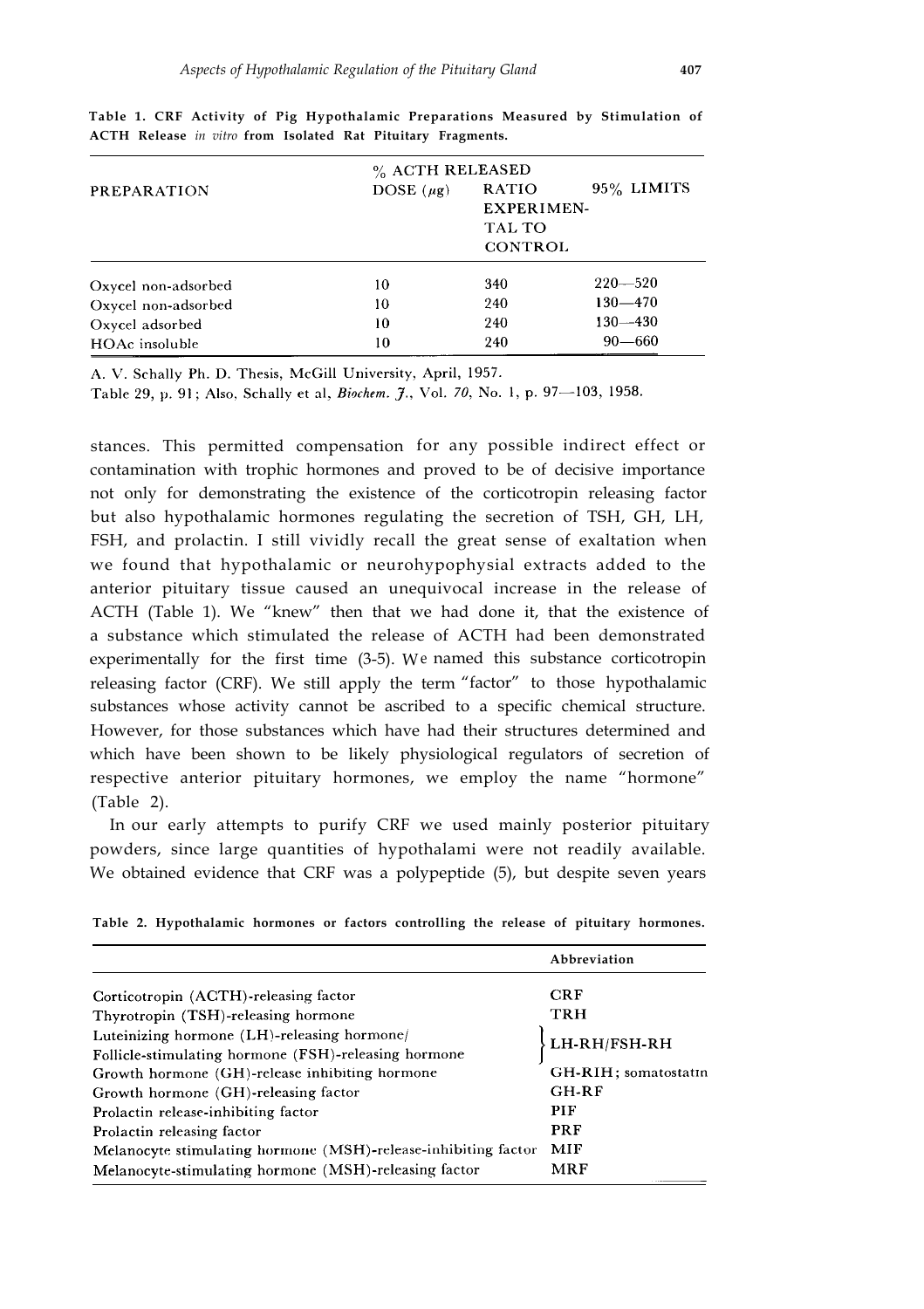of intensive effort, two with M. Saffran in Montreal and five with R. Guillemin in Houston, we were unable to isolate enough material for the determination of its structure. However, during that period (1955-1962) new *in vivo* assays for hypothalamic hormones and improved purification methods were developed. Techniques of gel filtration on Sephadex, which I learned at the Institute of Biochemistry in Uppsala with Dr. J. Porath, proved to be of particular value.

Arrangements were also made in 1962, after I moved to New Orleans, for the procurement of hundreds of thousands of hypothalami. Oscar Mayer & Co. generously donated about a million pig hypothalami. This enabled us to undertake a large-scale effort aimed at the purification of adequate amounts of material to permit chemical characterization. In addition to CRF, we systematically investigated purified fractions for the presence of TRH, LH-RH, FSH-RH, GH-RF, PIF and MIF (6-15), since the discovery of CRF opened the way to the demonstration of these other releasing factors.

### THYROTROPIN-RELEASING HORMONE (TRH)

Our next great effort was devoted to the isolation and identification of TRH. We first demonstrated the presence of TRH in pig, beef, and human hypethalami using *in vitro* assays based on the release of TSH from rat pituitary glands and *in vivo* assays based on I<sup>131</sup> release from thyroid glands of mice (6, 12, 13, 15). Then with the help of C. Y. Bowers and T. W. Redding I undertook the purification of bovine and porcine TRH. In 1966 we isolated 2.8 mg of TRH from 100,000 pig hypothalami (16) by Sephadex gel filtration, phenol extraction, CMC chromatography, CCD (Fig. 3), free flow electrophoresis (Fig. 4), and partition chromatography (Fig. 5). One ng of this homogeneous porcine TKH was active in our *in vivo* assay, and in vitro 0.01 ng stimulated TSH release (16). We also correctly reported that it had



**Figure 3. Countercurrent distribution of 1.0 g of porcine TRH from Cm-cellulose in a system of 0.1% acetic acid-l-butanol-pyridine, 11: 5: 3 (v/v). The number of transfers was 400. Peptide analyses were carried out on 50 µl aliquots lower phase. Based on Schally** *et al, Biochem. Biophys. Res. Commun.* **25: 165, 1966; Schally** *et al, J. Biol. Chem. 244: 4077,* **1969.**

 $\mathbf{z}_\mathrm{in}$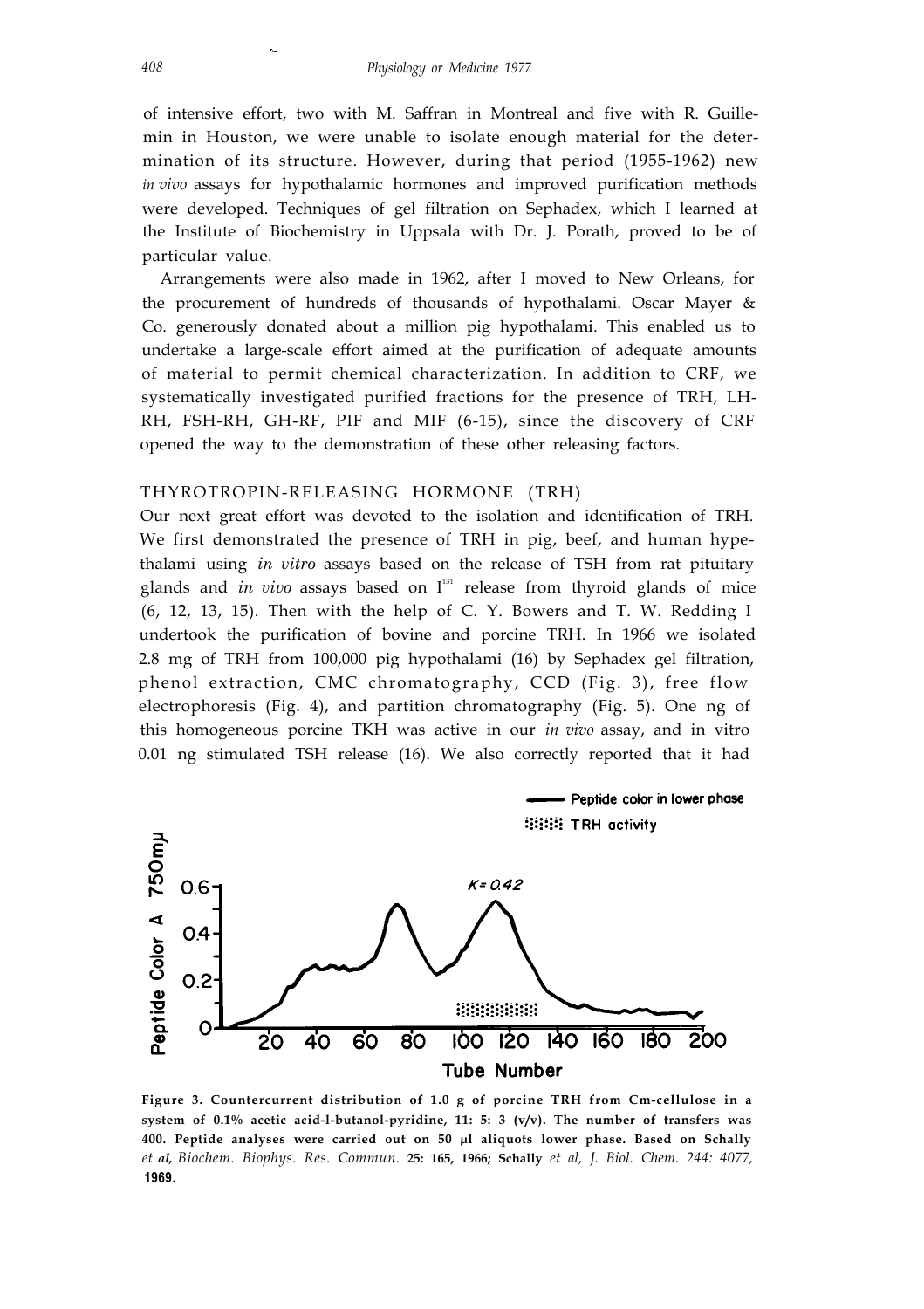

**Figure 4. Free-flow electrophoresis of porcine TRH from CCD in pyridine acetate buffer pH** 6.1. Conditions: 1800 V, 160 mA,  $5^{\circ}$ C, 7 hours. Peptide analyses carried out on 50  $\mu$ l **aliquots. Courtesy of Schally** *et al, Rec. Prog. Hormone Res., Vol. 24, p.* **514, 1968.**



**Figure 5. Partition chromatography of porcine TRH from FFE on a column of Sephadex G-25 0.9** x **76 cm. The solvent system consisted of upper phase of n-butanol: acetic acid: water = 4: 1: 5. Fraction size, 1 ml. H.U. volume = 20 ml. Courtesy of Schally** *et al, Rec. Prog. Hormone Res. Vol. 24, p. 5* **14, 1968.**

three amino acids, glutamic acid, histidine and proline in equimolar ratios (16), which established for the first time that TRH was a peptide. By mass spectra we detected a band due to the diketopiperazine of His-Pro and we also determined that an intact histidine was necessary for full biological activity of TRH, but unfortunately we did not take full advantage of these original early findings (13, 16).

Although the TRH problem could have been solved in 1966, three more years had to elapse for additional technological breakthroughs necessary to determine its precise structure. Since we lacked synthetic capabilities at that time, Merck, Sharp and Dohme Laboratories synthesized for us eight tripeptides containing histidine, proline and glutamic acid or glutamine, one of which was in the correct sequence, Glu-His-Pro. None of these, however, proved to have biological activity (13) and a complete series of possible analogs was not made. Somewhat discouraged by these negative results, I turned my attention to LH-RH, leaving the problem of the structure of TRH to my chemists with whom I was working. However when Burgus and Guillemin announced in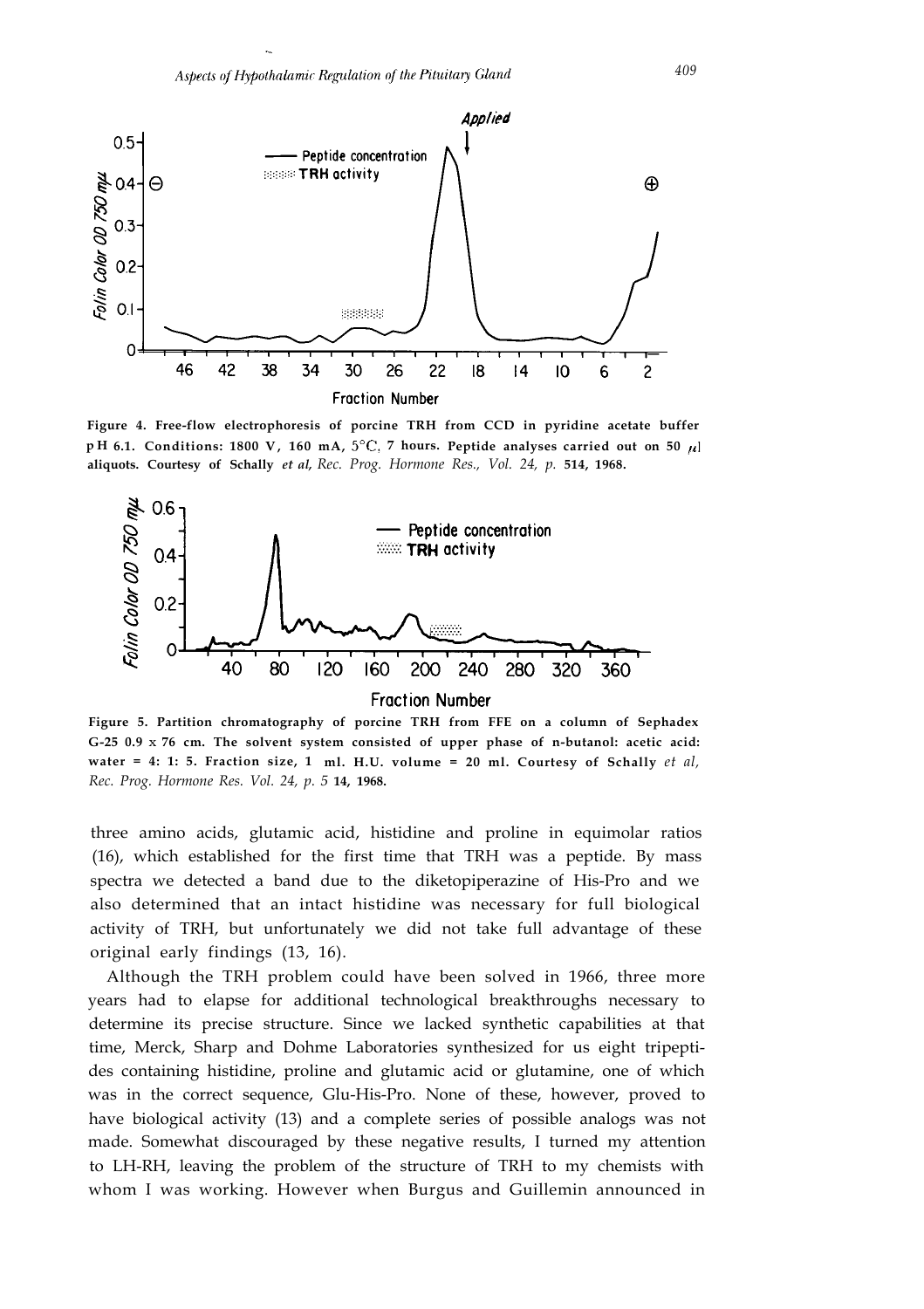1969 that they found the same three amino acids in ovine TRH as I had three years earlier for porcine TRH (16), my enthusiasm for the program was rekindled and we intensified our efforts.

Fortunately, since I thought that the amount of TRH originally isolated would be insufficient to allow complete determination of structure, I took the precaution of obtaining about five additional milligrams of TRH from 250,000 pig hypothalami (17). Its structure then was systematically investigated by a series of degradation reactions (17, 18). First with R. M. G. Nair we established the correct amino acid sequence in New Orleans (17) and then in a parallel effort between my group and F. Enzmann and J. Baler working in K. Folkers laboratory in Austin, Texas, we were able to assign the correct structure to porcine TRH and synthesize it (18-20). The structure was based on: 1. the amino acid sequence of TRH established in my laboratory (17); 2. comparison of activity of synthetic analogs of Glu-His-Pro in assays carried out by C. Y. Bowers and, independently by T. W. Redding (19, 20) ; 3. mass spectra of natural and synthetic preparations (18), and 4. synthetic modification and physico-chemical comparisions of these synthetic analogs and natural TRH (19, 20). Thus, synthetic experiments were carried out on Glu-His-Pro to modify both the amino and the carboxyl ends in order to generate TRH activity. Treatment of the methyl ester of Glu-His-Pro with anhydrous ammonia led predominantly to formation of (pyro)Glu-His-Pro-amide, and



**Figure** 6. **Gel** filtration **of natural porcine TRH (160 µg) and synthetic (pyro)Glu-His-Pro amide (200 µg) on Sephadex G-25. Column 1.1** x **123 cm. Solvent 0.2 M acetic acid. Fraction size 1.6 ml. The biological activity of effluents was followed by bioassay for TRH. From Schally** *et al,* **in** *Proc. 6th Midwest Conf: on Thyroid and Endocrinology,* **1970, Univ. of Missouri-Columbia Press, p. 42.**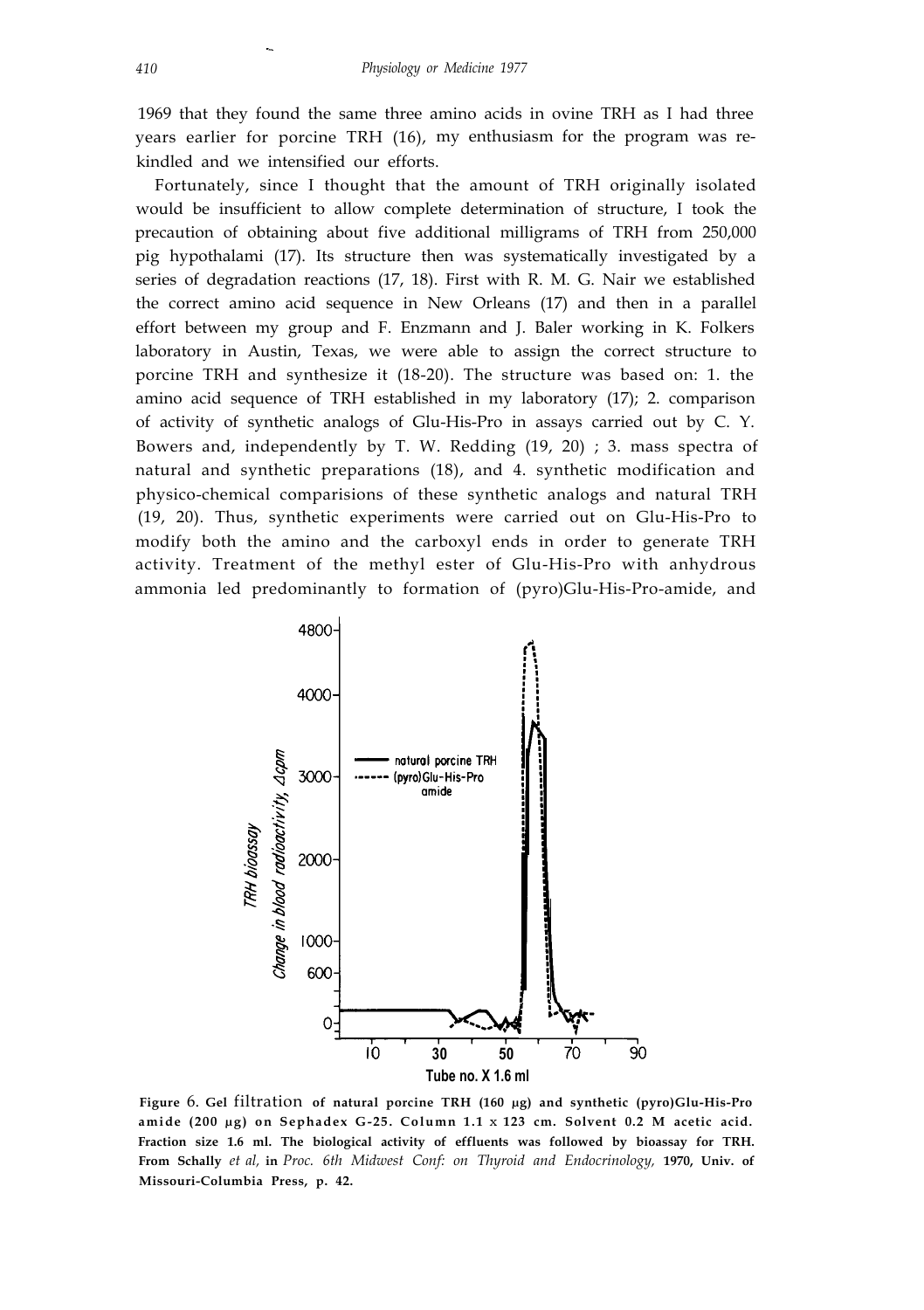to generation of TRH activity (19). Synthetic L-(pyro)Glu-L-His-L-Proamide gave  $R_i$  values identical to those of natural TRH in 17 chromatographic systems (20). Upon gel filtration on Sephadex G-25 columns in 0.2 M acetic acid, natural porcine TRH and synthetic (pyro)Glu-His-Pro-amide displayed identical migration rates (Fig. 6). The structure of TRH was thus (pyro) Glu-His-Pro-amide, or 2-pyrrolidone-5caboxylyl-His-Pro-amide (Fig. 7). The biological activity of synthetic TRH was the same as that of natural porcine TRH (21). It is somewhat ironic to realize that had Merck, Sharp and Dohme Laboratories furnished us with  $Glu(NH,)-His-Pro-NH$ , it would have partially cyclized to the active (pyro)Glu-His-Pro-NH<sub>2</sub>, form after the synthesis, and we would in all probability have solved the problem of TRH structure three years earlier.

The structural work of Burgus and Guillemin (22) on ovine TRH paralleled that of our group and they elucidated the structure of ovine TRH about the same time. Subsequent studies disclosed that bovine and human TRH probably have the same structure as the porcine and ovine hormone.



(Pyro) Glu - His - Pro-NH<sub>2</sub>

Figure 7. Molecular structure of thyrotropin-releasing hormone (TRH).

We have conducted various physiological studies since 1962 with natural preparations of TRH (12, 13, 16) and confirmed and extended them by using synthetic TRH, demonstrating that the concentration of TSH in the plasma increased when TRH was administered intravenously, subcutaneously, intraperitoneally, or orally (21). Later we found that TRH also stimulates prolactin release in sheep (23). A direct action on the pituitary tissue *in vitro* in picogram doses was demonstrated in the pituitaries of rats, sheep, and goats (24). In pituitary tissue cultures, TRH was shown to stimulate the synthesis as well as the release of TSH. A dose-response relationship, both *in vivo* and *in vitro, was* also demonstrated; i.e., increasing doses of TRH caused a progressively greater release of TSH (21, 24). Thyroxine  $(T<sub>4</sub>)$  and triiodothyronine  $(T_3)$  blocked the stimulatory effect of TRH on TSH release (13, 24). This occurred not only *in vivo* but also with pituitary fragments *in vitro* (Table 3), thus confirming that thyroid hormones must exert an action directly on the pituitary gland. We also suggested that among the physiological stimuli that may release TRH is exposure to mild cold (25). In pursuing the characterization of this hormone, we showed that it is rapidly inactivated in the blood stream and studied its excretion and metabolism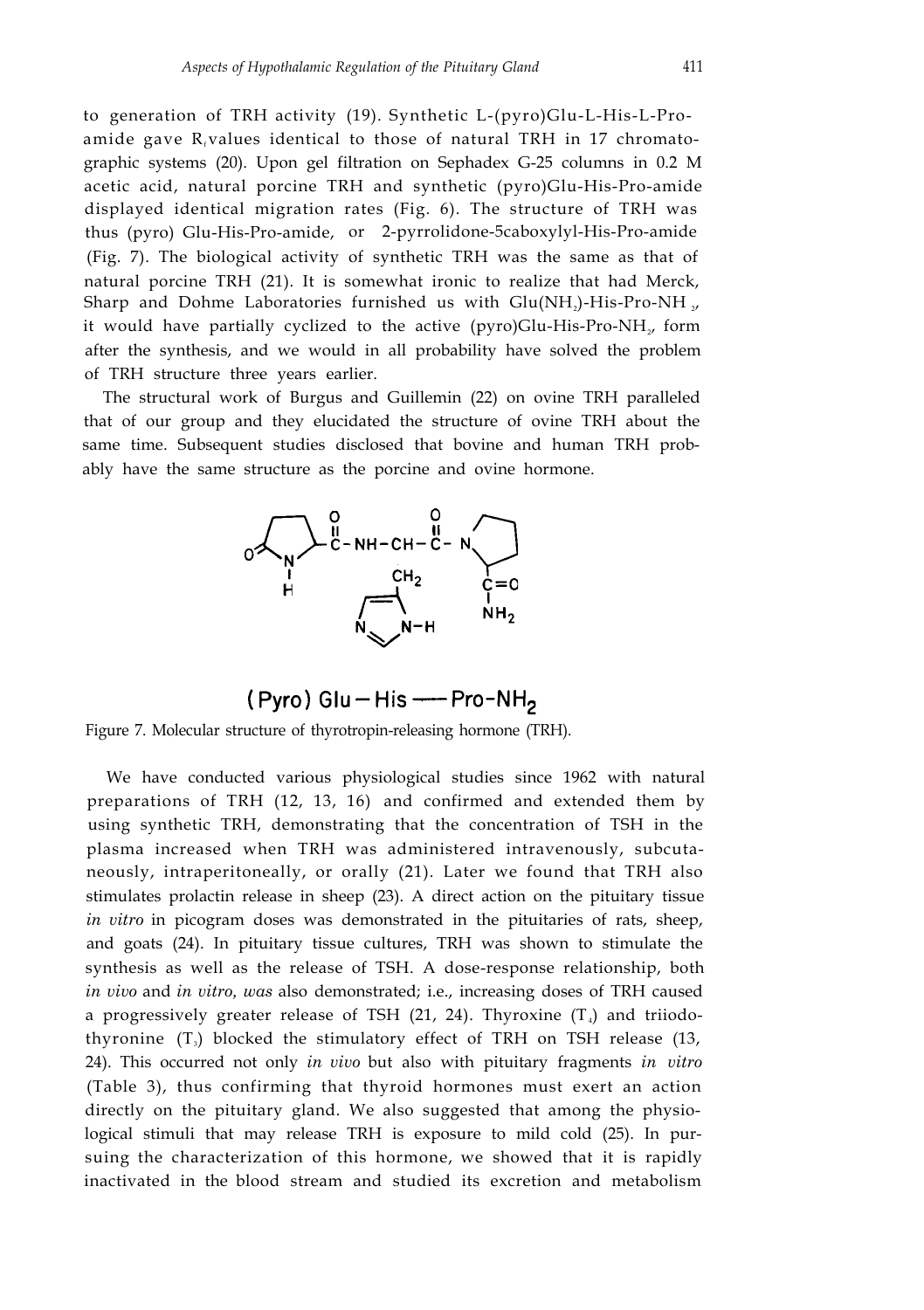| <b>ADDITIONS</b>         | TSH ASSAY<br>Change in blood $^{131}$ (cpm)<br>at 2 hours $+$ SE |                           | <b>MEAN</b><br>$\triangle$ cpm | P         |  |
|--------------------------|------------------------------------------------------------------|---------------------------|--------------------------------|-----------|--|
|                          | Control, no<br>TRH                                               | Experimental,<br>with TRH |                                |           |  |
| None                     | $100 + 55$                                                       | $818 + 92$                | 718                            | .01       |  |
| None                     | $60 + 25$                                                        | $668 + 117$               | 608                            | .01       |  |
| $1 \mu g$ T <sub>s</sub> | $144 + 27$                                                       | $184 + 54$                | 41                             | <b>NS</b> |  |
| $1 \mu g T_3$            | $162 + 23$                                                       | $155 + 38$                | $-7$                           | NS        |  |
| $1 \mu g T_s$            | $106 + 51$                                                       | $166 + 36$                | 60                             | <b>NS</b> |  |
| $1 \mu g T_s$            | $92 + 17$                                                        | $118 + 24$                | 26                             | NS        |  |

**Table 3. Inhibition by Triiodothyroxine (T3) of the in vitro Stimulation of TSH Release Induced by 0.5 Nanograms of TRH.**

NS: not significant ( $p > 0.05$ ).

From: Schally and Redding (1967) (Ref. 25). Courtesy of the Proceedings of the Society for Experimental Biology and Medicine, and Academic Press.

(13, 25). Recent results suggest that TRH in addition to its effect on the pituitary might have central nervous system (CNS) effects, possibly as a neurotransmitter or modulator (26). These studies and subsequent ones by others helped establish the physiological importance of TRH.



**Figure 8. Changes in plasma TSH levels after the injection of TRH to cretins: at -24 h 25 µg T3 was given orally and at 0 time 300 µg porcine TRH was given iv. Plasma samples were measured by both bioassay and radioimmunoassay. From Bowers, Schally, et** *al, Endocrinology 86:* **1143, 1970.**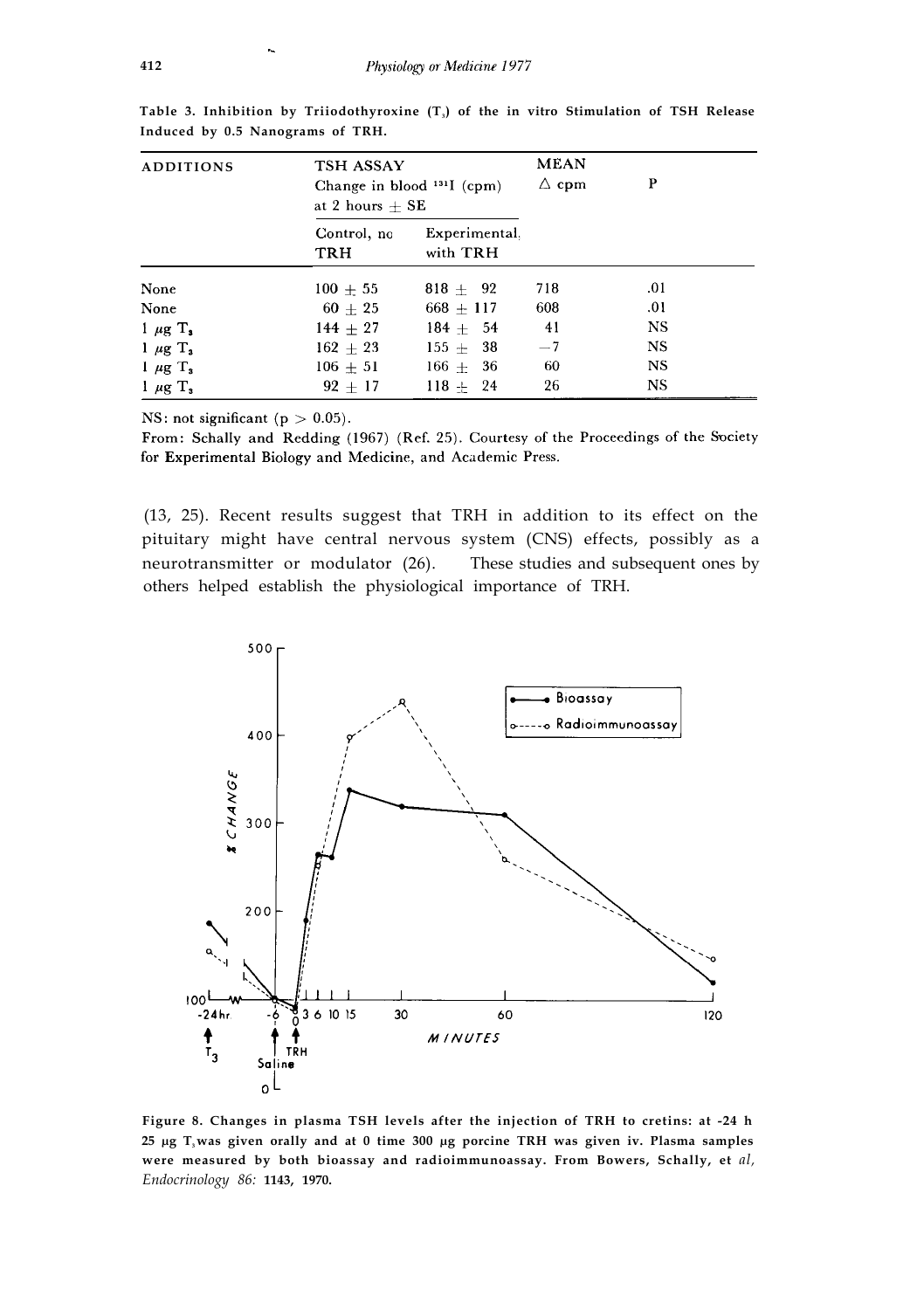The first clinical studies with TRH, carried out in 1967 with Dr. C. Bowers and Dr. C. Gual, showed that natural porcine TRH stimulated TSH release in humans (27) as measured by both bioassay and radioimmunoassay (Fig. 8). After synthetic TRH became available, these findings were confirmed and extended by us and others (28-31). It has been particularly gratifying to me that TRH is useful clinically for the differentiation between hypothalamic and pituitary hypothyroidism and for the diagnosis of mild hyper- and hypothyroidism, since one always enjoys seeing one's work bear fruit clinically.

After identification of TRH, we redoubled our efforts on the LH and FSH releasing hormone.

# LUTEINIZING HORMONE- AND FOLLICLE STIMULATING HORMONE-RELEASING HORMONE (LH-RH/FSH-RH)

It has long been known that the reproductive activity of animals is influenced by seasonal and external environmental factors such as nutrition, light and temperature and that aberrations in the menstrual cycles of women can occur as a result of adverse environmental and psychological stimuli and emotional disturbances (31). In the late 1920's, after the involvement of the pituitary in the processes of reproduction was established, systematic investigations were initiated on the link between the hypothalamic region of the central nervous system (CNS) and the secretion of pituitary gonadotropins.

Based on experiments involving electrical stimulation of the hypothalamus, interruption of the blood vessels between the hypothalamus and the anterior pituitary by sectioning the hypophysial stalk, and the transplantation of the pituitary to various sites, Harris proposed the hypothesis of neurohumoral regulation of gonadotropin secretion (1). Sawyer et al (2) also adduced evidence for involvement of the CNS in control of the secretion of gonadotropins by demonstrating neuropharmacological stimulation and inhibition of ovulation with centrally acting stimulants and blocking agents.

The question that remained to be resolved was how information perceived in the CNS would be communicated to the pituitary. It was our aim to find that link between the hypothalamus and the pituitary insofar as the control of reproductive functions was concerned.

Although strong evidence for the existence of LH-RH and FSH-RH in hypothalamic extracts of rats and domestic animals was provided in the early 1960's (7, 8, 11, 32-40), it was thought that these activities were due to two different substances. We were able to demonstrate that materials with the properties of peptides purified from beef and pig hypothalami stimulated LH release not only *in vivo* but also *in vitro* (7, 8). The latter was the first demonstration that hypothalamic materials release LH by a direct action on the pituitary. With purified LH-RH at our disposal, we initiated work on how the interaction between LH-RH and sex steroids regulates gonadotropin secretion. At first we postulated that the inhibitory effect of contraceptive steroids on gonadotropin release was exerted mainly on the hypothalamus (41, 42), but subsequently with Drs. A. Arimura, C. H. Sawyer, and J. Hilliard (31,43,44) we were able to prove that estrogens, progestins and androgens also suppressed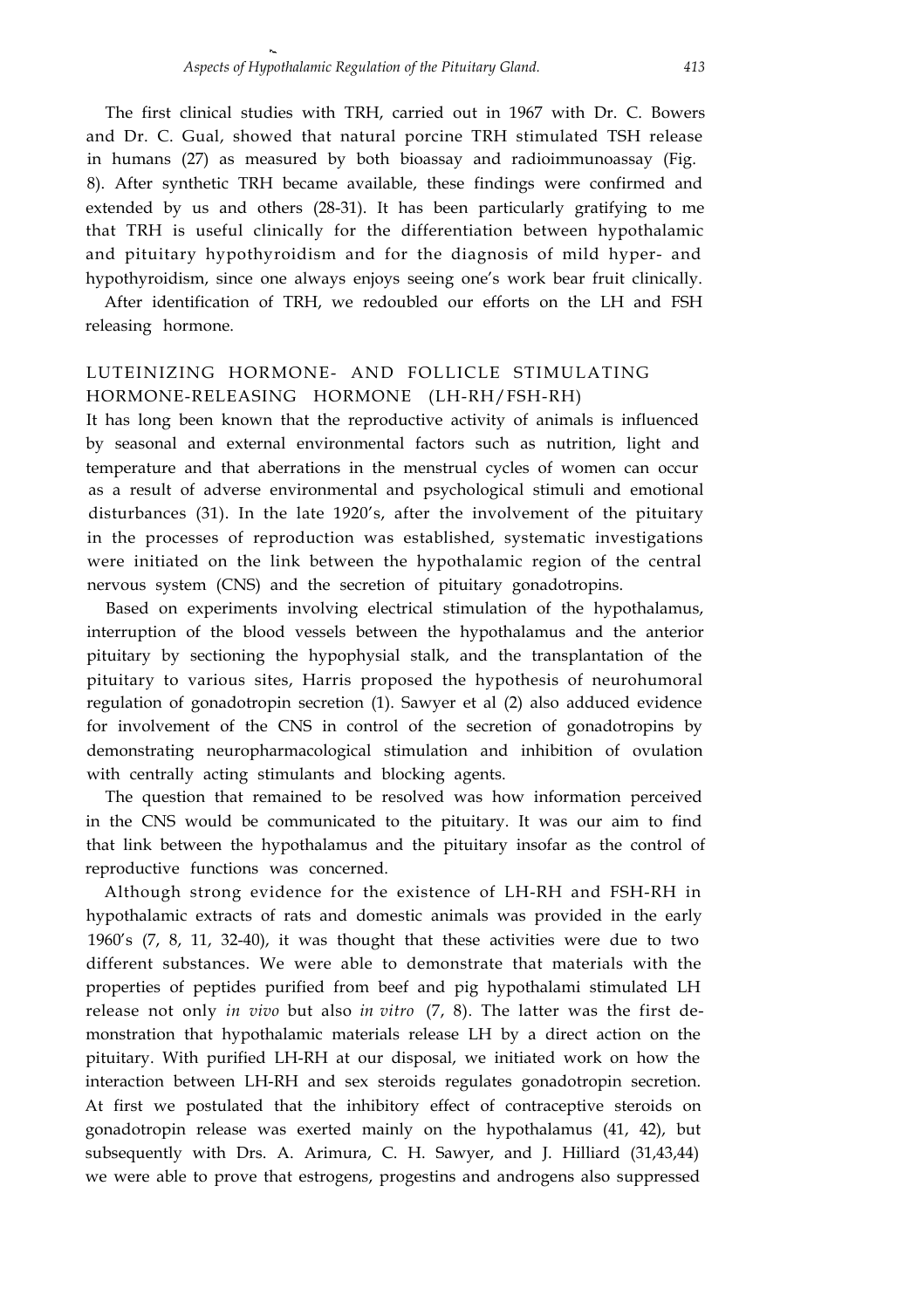in part the response to LH-RH at the pituitary level. Later, we confirmed by *in* vitro studies this inhibitory effect (negative feedback) of steroids on the pituitary (45). Several laboratories, including ours (31, 44, 46) obtained evidence that estrogens and progesterone can also exert a positive feedback at the pituitary and the hypothalamus, and augment the pituitary responsiveness to LH-RH. These results may be correlated with events in the human menstrual cycle and the estrous cycle of animals. Thus, an increase in estrogen concentration in plasma which precedes the ovulatory surge of LH in animals and women appears to augment the pituitary responsiveness to LH-RH. Conversely, the large amounts of estrogen and progesterone which are secreted



Figure 9. Effects of administration of 0.7 mg iv of porcine LH-RH on the levels of LH and FSH in a normal woman, on day 9 of the menstrual cycle. Based on Kastin, Schally et al., Amer. J. Obstet. Gynecol. 108: 177, 1970.



Figure 10. Effects of administration of .7 mg sc of porcine LH-RH on the levels of LH and FSH in a man pretreated with 1.5 mg ethinyl estradiol for 3 days. From Kastin, Schally, et al, Amer. J. Obstet. Gynecol. 108: 177, 1970.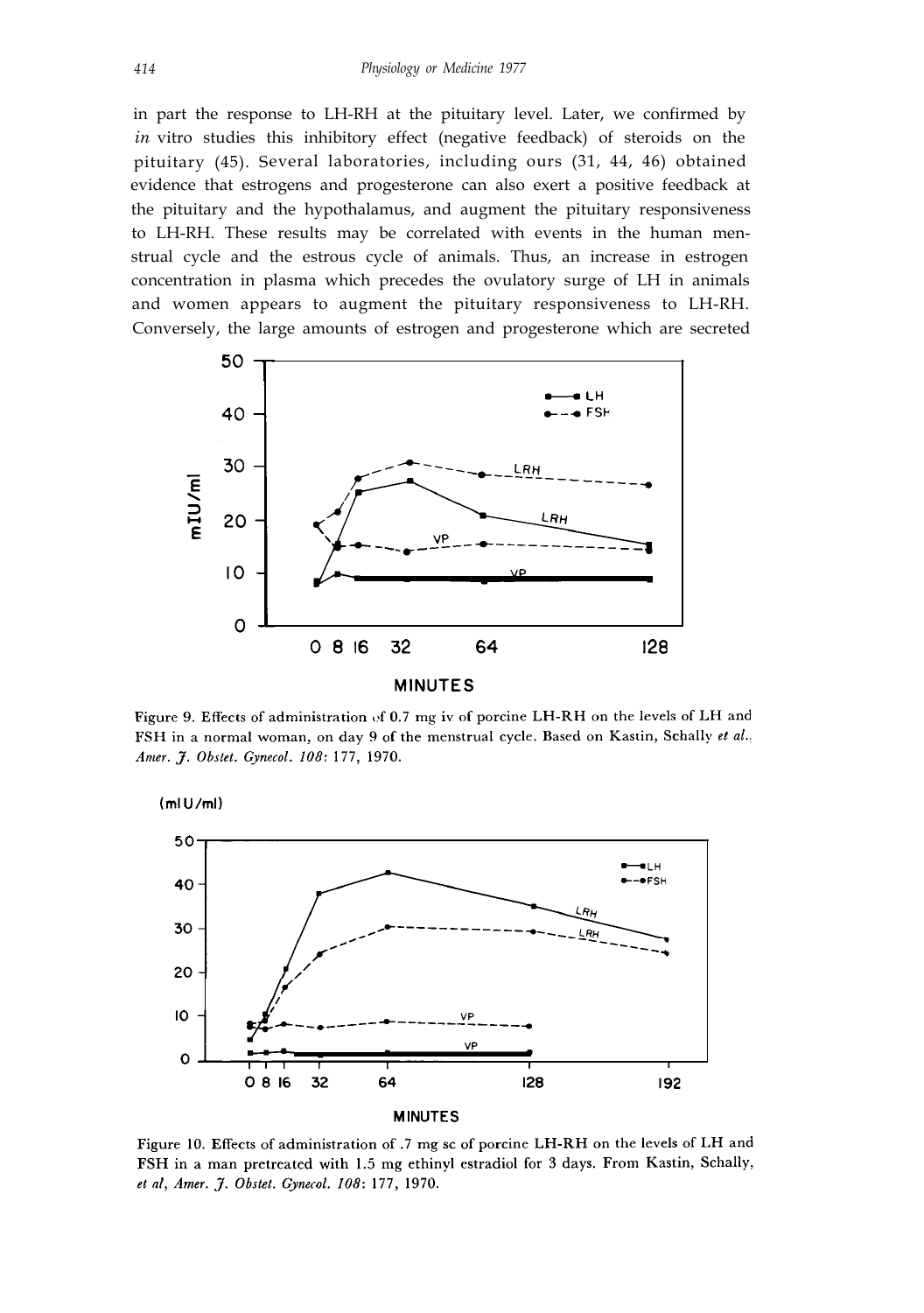after ovulation may lower pituitary responsiveness to LH-RH. With the aid of LH-RH, we also found that clomiphene exerts a central effect on the hypothalamus (47).

In view of the relative purity and apparent absence of visible toxicity of porcine LH-RH, I decided to test it in humans. These studies carried out in 1968 and 1969 in collaboration with Dr. A. J. Kastin and Dr. C. Gual in Mexico (48, 49) unequivocally established that highly purified LH-RH released LH and FSH in men and women under a variety of conditions (Figs. 9-10). Realizing that LH-RH might be useful clinically, we intensified our efforts to establish the structure of LH-RH. As in the case of TRH, tens of thousands of hypothalami had to be laboriously extracted, concentrated and purified to obtain enough material for a chemical characterization. The first isolation of 800 µg LH-RH/FSH-RH from ventral hypothalami of 165,000 pigs was achieved by twelve successive purification steps which included extraction with 2 N acetic acid, gel filtration on Sephadex, phenol extraction, chromatography and rechromatography on CMcellulose, free-flow electrophoresis, countercurrent distribution (CCD), partition chromatography in two different solvent systems, and high voltage zone electrophoresis (Figure 11) (50). During the purification, the LH-RH



**Figure 11. High voltage electrophoresis of 2.3 mg LH-RH in 0.18 M pyridine acetate buffer, pH** 6.3. Vertical column 0.9 x 97.6 cm, with external cooling at 5°C, packed with cellulose **powder. After the electrophoretic separation at 2570 V; 20 mA for 18 hrs, the column was eluted with buffer and 1.3 ml fractions were collected. From Schally** et **al,** *Biochem. Biophys. Res. Commun. 43: 393,* **1971.**

and FSH-RH activities were followed by bioassay *in vitro* and *in vivo.* The LH and FSH released were determined by bioassays and later by radioimmunoassays. Subsequent isolation of 11 mg amounts of LH-RH/FSH-RH from 250,000 pig hypothalami was carried out mainly by the countercurrent distribution technique (Figs. 12-13) (51). In all the isolation steps, the LH-RH activity and FSH-RH activity were located in identical fractions.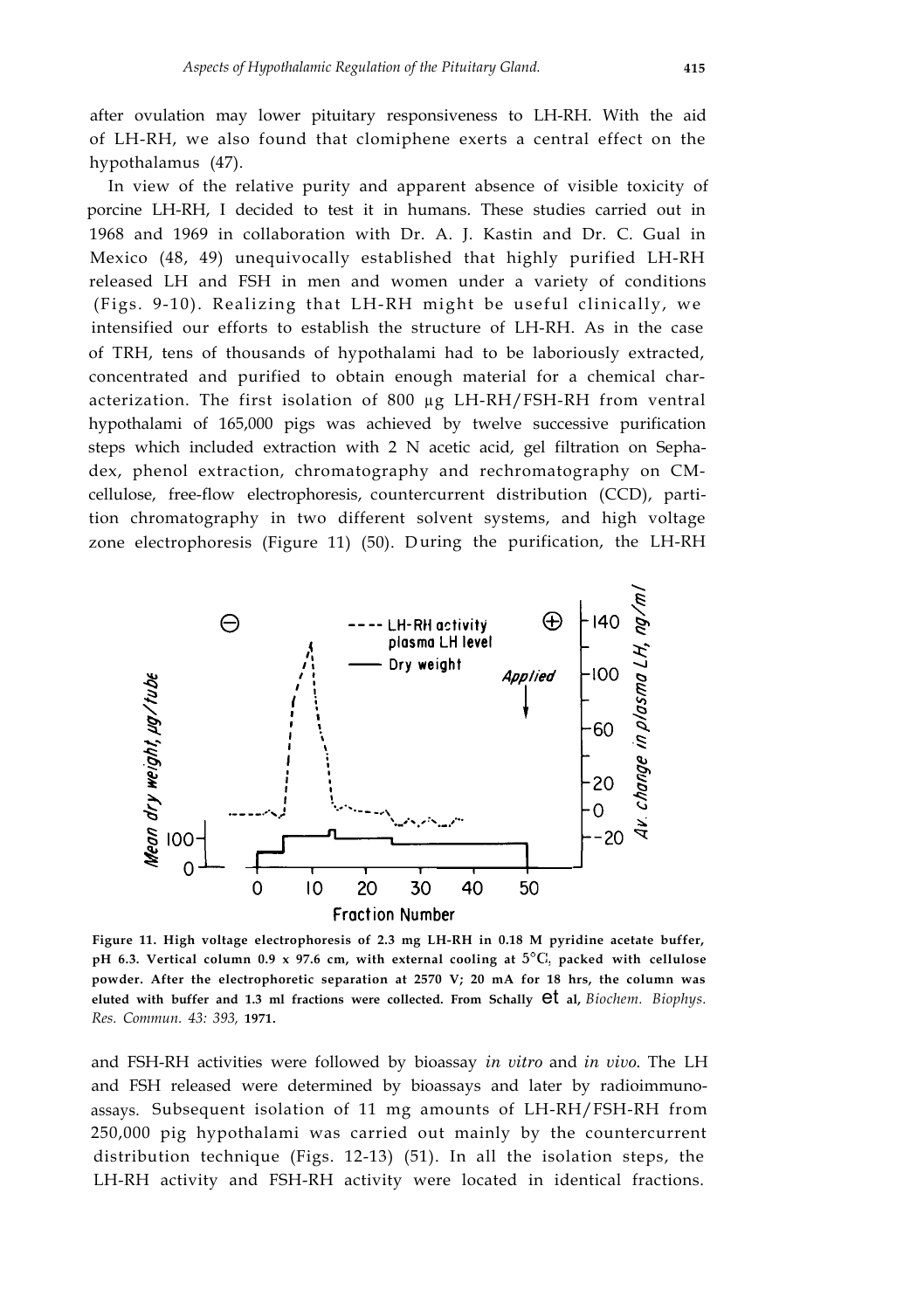

Figure 12. Preparative countercurrent distribution of LH-RH concentrate in a system of  $0.1\%$  acetic acid-1-butanol-pyridine,  $11:5:3$  by the single withdrawal method. Phenol extract (179.9 g) was extracted with the distribution solvent (1 liter of lower phase and 500 ml of upper phase) and 171.3 g of material which dissolved was loaded in tubes 0 to 19. One hundred cell train was filled with 50 ml of lower phase and 25 ml of upper phase. Two hundred fifty transfers were performed. Folin-Lowry analyses were carried out on 10 µl of lower phase (L) and 25  $\mu$ l of upper phase (U). LH-RH activity was determined on 1- $\mu$ l aliquots of upper phase, equivalent to approximately  $0.8 \mu g$  dry weight. From Schally et al. Anal. Chem. 43: 1527, 1961.



**Figure 13. Countercurrent distribution (III) of 55.4 mg of LH-RH from countercurrent distribution (II) in a system of 1-butanol-acetic acid-water, 4: 1 : 5 (v/v). Lower phase was 3 ml and upper phase 5 ml. The number of transfers was 900. Folin-Lowry analyses were done on l00-µl aliquots of lower phase. Assays for location of LH-RH activity were carried out on 2 µl of lower phase per rat. From Schally** *et al, J. Biol. Chem. 246: 7230,* **1971.**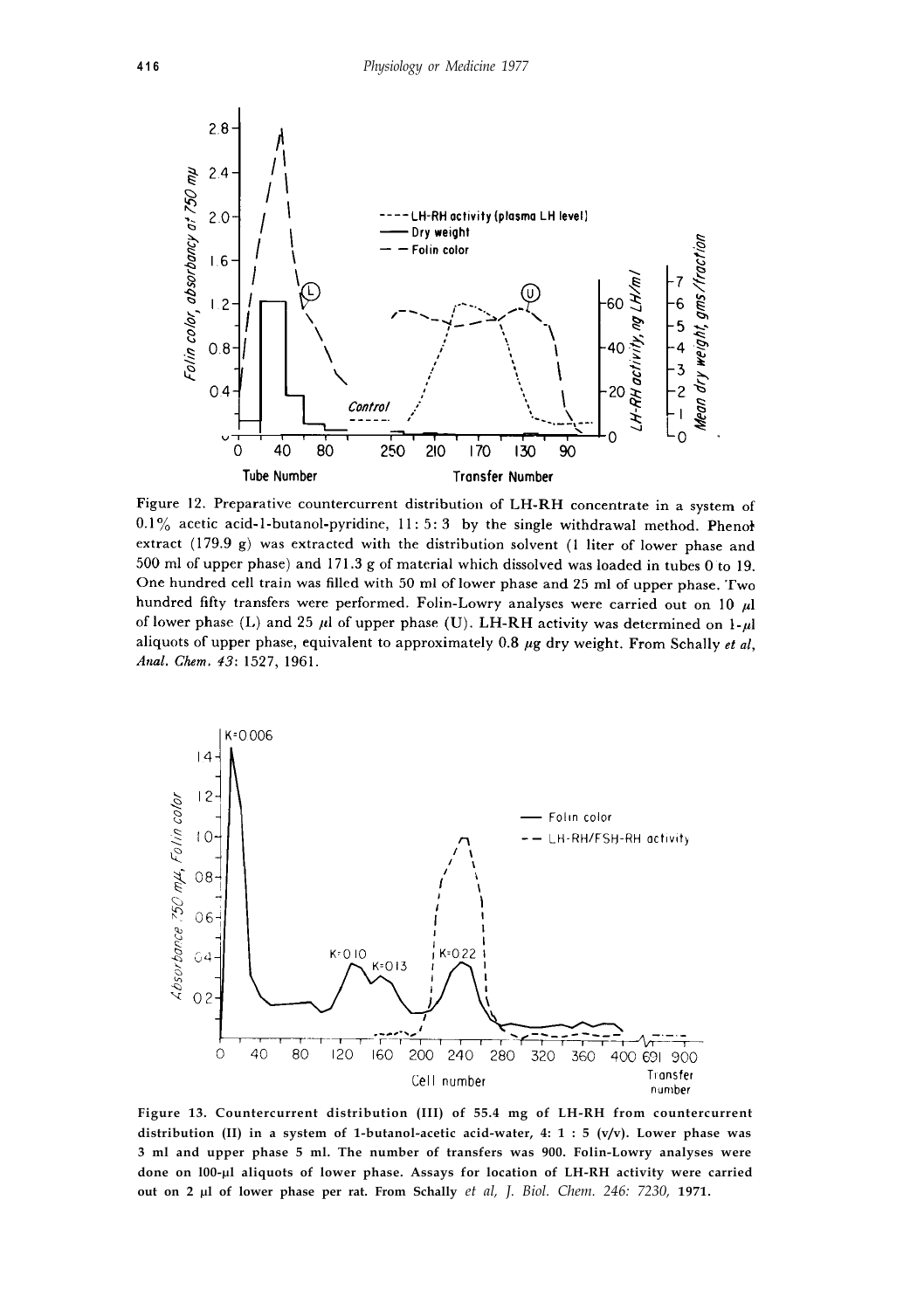They could not be separated by additional partition chromatography in 10 different solvent systems (50, 51). The amino acid composition determined after hydrolysis with  $6 \text{ N}$  HCl at  $110^{\prime\prime}$  showed the presence of the following nine amino acids: His 1, Arg 1, Ser 1, Glu 1, Pro 1, Gly 2, Leu 1, and Tyr 1 (50). Since hydrolysis in 6 N HCl leads to destruction of Trp, the analysis for this amino acid was then carried out after acid hydrolysis in the presence of thioglycollic acid or by alkaline hydrolysis and showed the presence of one residue of Trp. Thus, the molecule of LH-RH/FSH-RH consisted of ten amino acids (52). Experiments with proteolytic enzymes showed that LH-RH/FSH-RH was a polypeptide (52). Both LH-RH and FSH-RH activities were simultaneously abolished by incubation with some endopeptidases (chymotropsin, papain, subtilisin, and thermolysin) but not by exopeptidases (leucine aminopeptidase, aminopeptidase M, and carboxypeptidase A and B) (52). Lack of inactivation by the Edman procedure and failure to detect any amino acid by the dansyl method indicated a blocked N-terminus. Inactivation by pyrrolidone carboxylyl peptidase suggested that the N-terminus was occupied by pyroglutamic acid. In the initial structural attack on LH-RH/ FSH-RH with Dr. Matsuo and Dr. Baba we utilized the combined Edmandansyl procedure coupled with the selective tritiation method for C-terminal analyses (53). These procedures were used directly on the digestion products

of LH-RH with chymotrypsin and thermolysin without prior separation of fragments. Additional data were provided by high resolution mass spectral fragmentation of LH-RH/FSH-RH. On the basis of these results, we proposed the decapeptide sequence for LH-RH/FSH-RH seen in Fig. 14. The correctness of this structure was confirmed by additional conventional structural analyses involving the separation of chymotryptic fragments (54) after the cleavage of N-terminal pyroglutamyl residue in pyrrolidone carbox-



Figure 14. Molecular structure of LH- and FSH-releasing hormone (LH-RH/FSH-RH).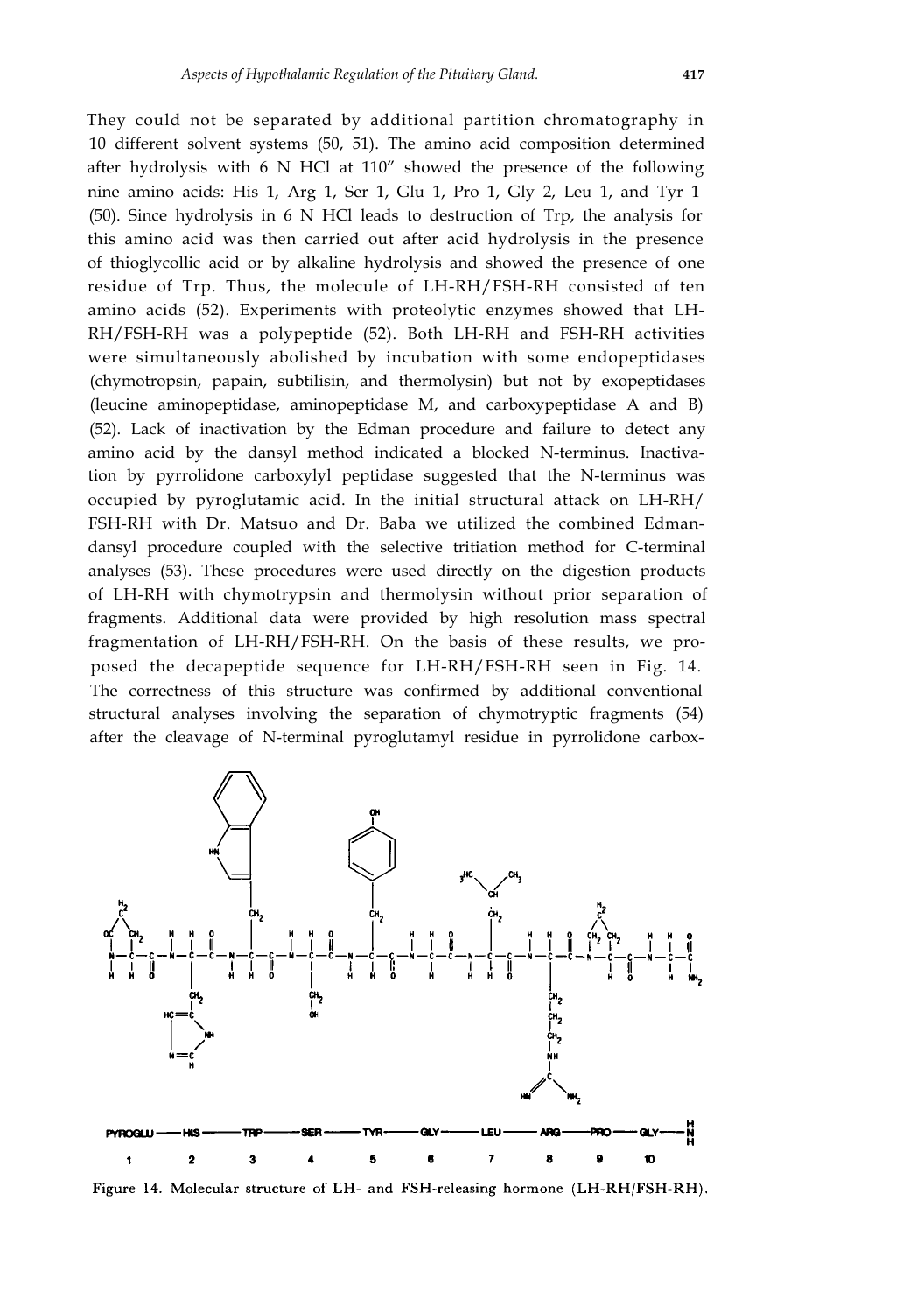ylyl (PCA) peptidase as well as by synthesis of this material using the solid phase methods (55-57). Synthetic LH-RH/FSH-RH possessed the same properties as the natural material (56, 57). Thus, in rats it stimulated the release of LH and FSH *in vitro* and *in vivo* (58, 59) (Fig. 15). The time courses of LH and FSH release *in vitro* induced by natural or synthetic LH-RH



**Figure 15. Serum FSH levels in immature male rats after prolonged iv infusion of synthetic LH-RH. Based on Arimura, Debeljuk, and Schally,** *Endocrinology 91: 529,* **1972.**



**Figure 16. Release of LH and FSH from pituitaries of male rats (10 pituitary halves/beaker in 10 ml KRBG), containing 4 ng of natural or synthetic LH-RH/ml. The ordinates were adjusted to compensate for the content of LH and FSH. LH expressed as NIH-LH-S-17. FSH expressed as NIAMD-RAT-RP-I. From Schally** *et al, Endocrinology 90:* **1561, 1972.**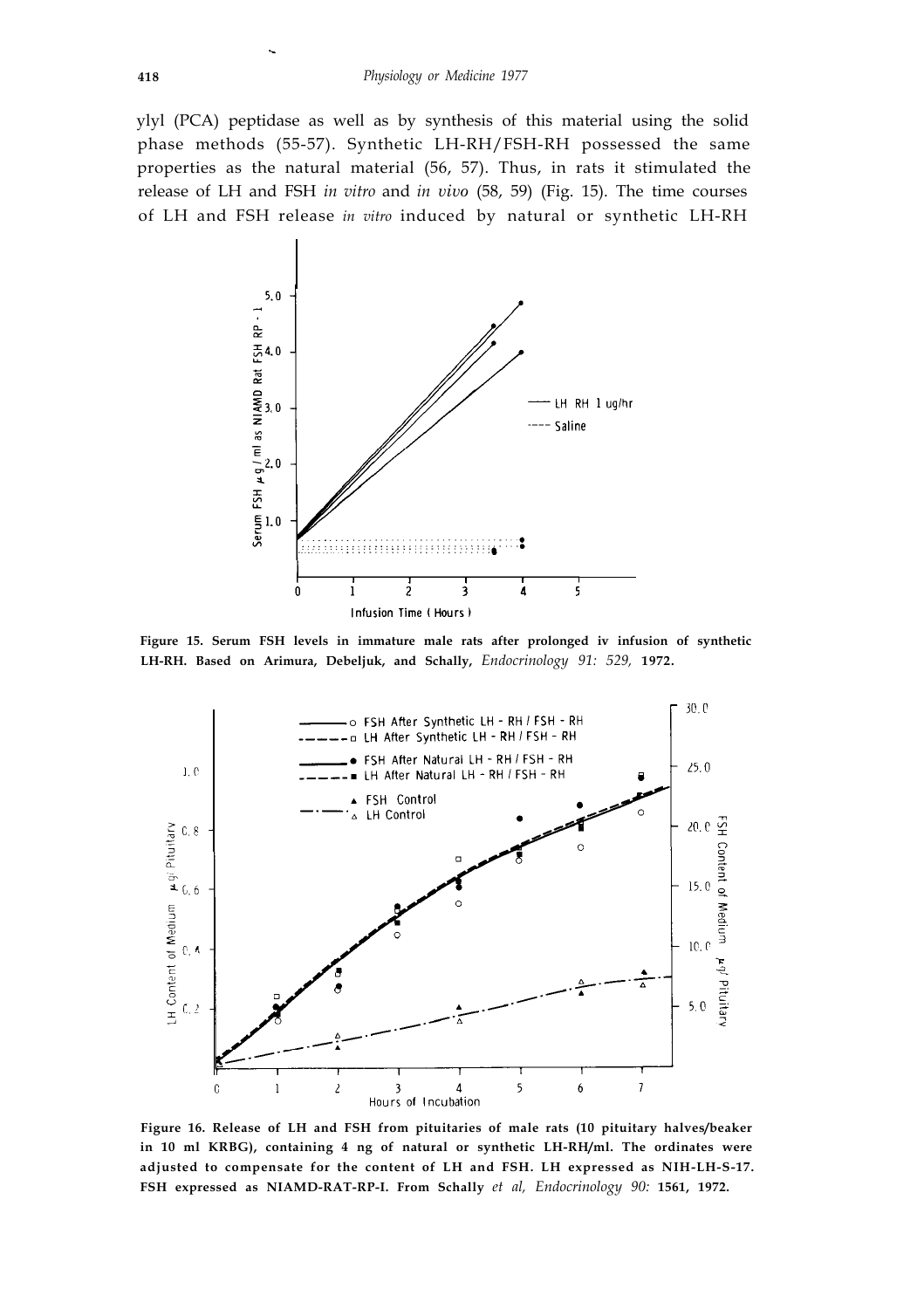were identical (Fig. 16) (58). Simultaneous studies demonstrated that in human beings synthetic LH-RH also raised plasma LH and FSH levels (56, 57, 60)(Figs. 17-18).

Because both natural LH-RH and the synthetic decapeptide corresponding to its structure possessed major FSH-RH as well as LH-RH activity, we took the bold step of proposing that one hypothalamic hormone, designated LH-RH/FSH-RH, could be responsible for this dual effect (56, 57). This





**Figure 17. Mean plasma LH levels after iv administration of synthetic LH-RH equivalent to 38 µg to four groups of subjects: untreated men, untreated women, men pretreated with 1.0 mg ethinyl estradiol for 3 days; women pretreated with oral contraceptive Lyndiol for 1 week. From Kastin, Schally, et** *al,* 3. *Clin. Endocrinol. Metab. 34: 753,* **1972.**



**Figure 18. Mean plasma FSH levels after iv administration of synthetic LH-RH equivalent to 38 µg to four groups of subjects: untreated men, untreated women, men pretreated with 1.0 mg ethinyl estradiol for 3 days; women pretreated with oral contraceptive Lyndiol for 1 week. From Kastin, Schally,** *et al,* 3. *Clin. Endocrinol. Metab. 34: 753,* **1972.**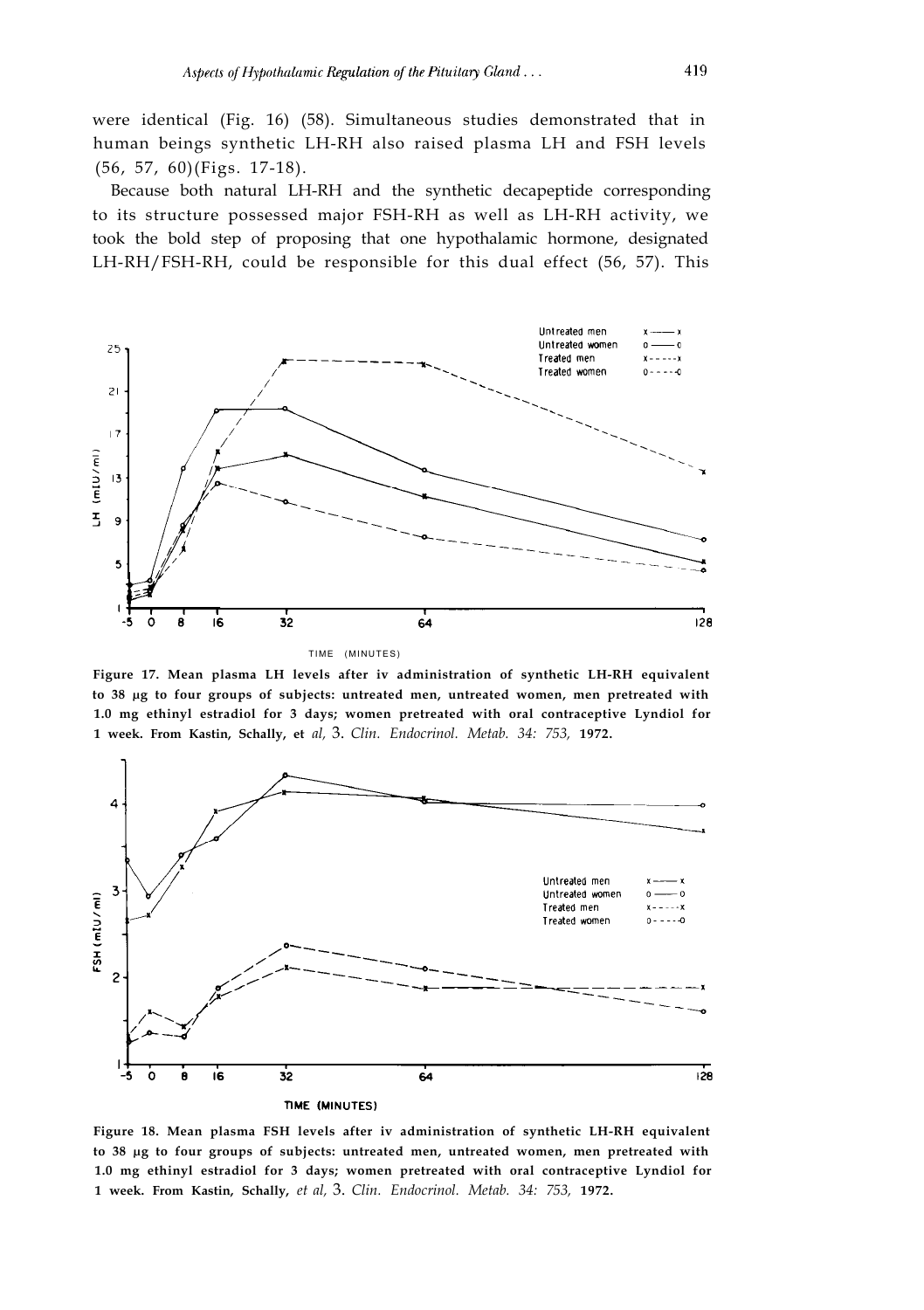concept is now supported by many physiological as well as immunological data. The LH-RH decapeptide represents the bulk of FSH-RH activity in the hypothalamus and it appears to be the principal FSH releasing hormone. Our subsequent studies in collaboration with Dr. J. Reeves and those of others established that in addition to rats and humans, LH-RH greatly enhances the release of LH and FSH in other mammals, including mice, nutria, rabbits, golden hamsters, mink, spotted skunk, impala, rock hyrax, sheep, cattle, pigs, horses and monkeys (Table 4) (31, 57, 61). In most of these species LH-RH can also induce ovulation. LH-RH was also found to be active in non-mammalian species such as chickens and pigeons, and even in some species of fishes such as brown trout and carp and in amphibia like newts and frogs (61). These studies in mammals, birds, fish, and amphibia indicate that species-specificity does not occur with LH-RH. We also obtained evidence that LH-RH can increase the synthesis of LH and FSH in addition to their release (62) and that prolonged treatment with LH-RH after hypophysectomy and transplantation of the pituitary stimulates spermatogenesis in male rats and follicular development in female rats (63-64). In another study with E. Rennels, we demonstrated that LH-RH increases the extrusion of secretory granules from LH gonadotrophs in rats with persistent estrus (Fig. 19) (65). Studies using synthetic <sup>3</sup>H-labelled LH-RH proved that LH-RH is rapidly degraded in blood by enzymatic cleavage of (pyro)Glu-His group and is excreted in the kidneys (66). Its, half-life is about four minutes in man.



**Figure 19. LH-gonadotroph of a persistent estrous rat sacrificed 15 minutes after injection of 200 ng synthetic LH-RH. Arrows indicate massive extrusion of secretory granules into pericapillary space (X 26300; insert X38000). From Shiino, Arimura, Schally, and Rennels,** *Zeit. Zellforsch. Mikrosk. Amt. 128:* **152, 1972.**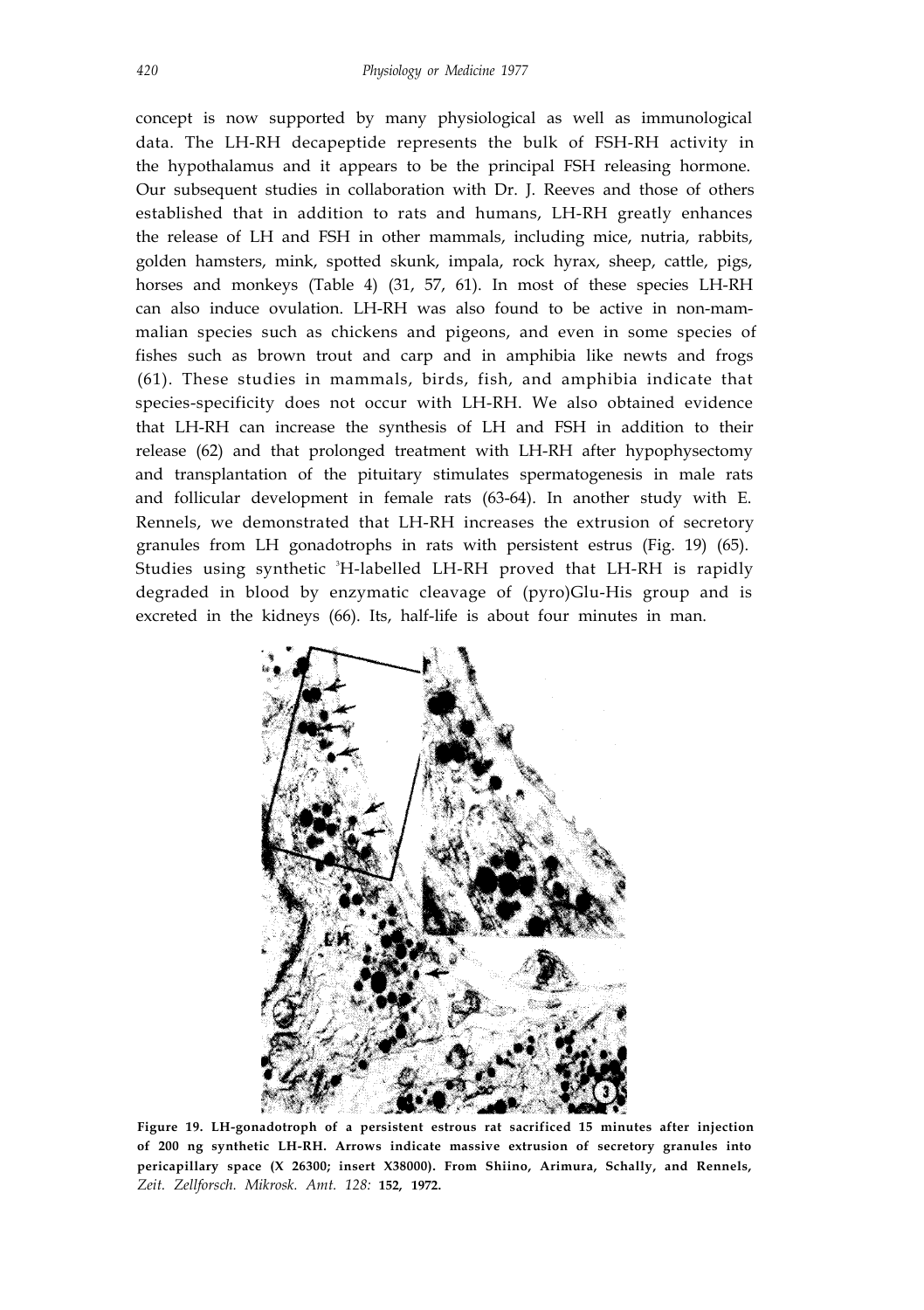| <b>Species</b> | <b>Effects</b>                                               |  |  |  |
|----------------|--------------------------------------------------------------|--|--|--|
| Rat            | Release of LH & FSH in vivo and in vitro (N.S.)              |  |  |  |
|                | Stimulation of synthesis of LH & FSH in vitro (N.S.)         |  |  |  |
|                | Stimulation of spermatogenesis $(S)$                         |  |  |  |
|                | Stimulation of follicular maturation (S)                     |  |  |  |
|                | Ovulation (N.S.)                                             |  |  |  |
|                | Can be given iv, ic, sc, orally, intravaginally, cutaneously |  |  |  |
|                | (DMSO) and intraventricularly (3rd ventricle)                |  |  |  |
| Mice           | Release of LH, ovulation $(S)$ $(S, C)$                      |  |  |  |
| Golden Hamster | Release of LH in vivo $(S)$                                  |  |  |  |
|                | Ovulation (S)                                                |  |  |  |
| Nutria         | Release of LH in vivo $(N)$ $(1.V.)$                         |  |  |  |
| Rock Hyrax     | Release of LH in vivo $(S)$                                  |  |  |  |
| Rabbit         | Release of LH in vivo (N.S.)                                 |  |  |  |
|                | Ovulation (N.S.)                                             |  |  |  |
| Mink           | Ovulation                                                    |  |  |  |
| Spotted Skunk  | Ovulation                                                    |  |  |  |
| Sheep          | Release of LH & FSH in vivo (N.S.) (I.V., S.C., I.M.)        |  |  |  |
|                | Ovulation $(S)$                                              |  |  |  |
| Pigs           | Release of LH in vivo $(S)$ $(I.V., I.M.)$                   |  |  |  |
|                | Ovulation (S)                                                |  |  |  |
| Cattle         | Release of LH and FSH in vivo (S) (I.M., I.C., S.C.)         |  |  |  |
|                | Ovulation (S)                                                |  |  |  |
| Impala         | Release of LH in vivo (S)                                    |  |  |  |
| Horses         | FSH release $> LH$ release, ovulation (S) (S.C.)             |  |  |  |
| Monkeys        | Release of LH (N.S.)                                         |  |  |  |
| Humans         | Release of LH and FSH (N.S.)                                 |  |  |  |
|                | Stimulation of spermatogenesis $(S)$                         |  |  |  |
|                | Ovulation (N.S.)                                             |  |  |  |
| Pigeons        |                                                              |  |  |  |
| Chickens       | Premature ovulation (S) and release of LH (I.C., I.V., I.M.) |  |  |  |
| Fish**         | Release of Gonadotropins in vivo (N.S.) (I.V.)               |  |  |  |
| <b>Newts</b>   | Release of LH & FSH in vivo (S)                              |  |  |  |
| Frogs          | Spermiation $(S)$ $(S.C.)$                                   |  |  |  |

Table 4. Effect of Natural and Synthetic LH-RH/FSH-RH. In Animals and Humans\*

\* N. Natural LH RH

S: Synthetic LH RH \*\* Brown Trout, Carp

Modified from: Schally and Arimura, in: Clinical Neuroendocrinology (L. Martini & G. M. Besser, eds) Academic Press

#### *Immunological and Immunohistochemical Studies*

Production of antisera to LH-RH by Arimura *et al* (67) and by others permitted the establishment of radioimmunoassays (RIA) and the performance of a variety of immunological studies (68-73). Male rabbits that were actively immunized with LH-RH and had generated its antibodies developed testicular atrophy associated with aspermatogenesis (67). Castrated rats actively immunized with LH-RH showed parallel decreases in serum LH and FSH levels associated with a rise in serum antibody titer to LH-RH. Administration of anti-LH-RH gamma-globulin to castrated rats prevented the rise in serum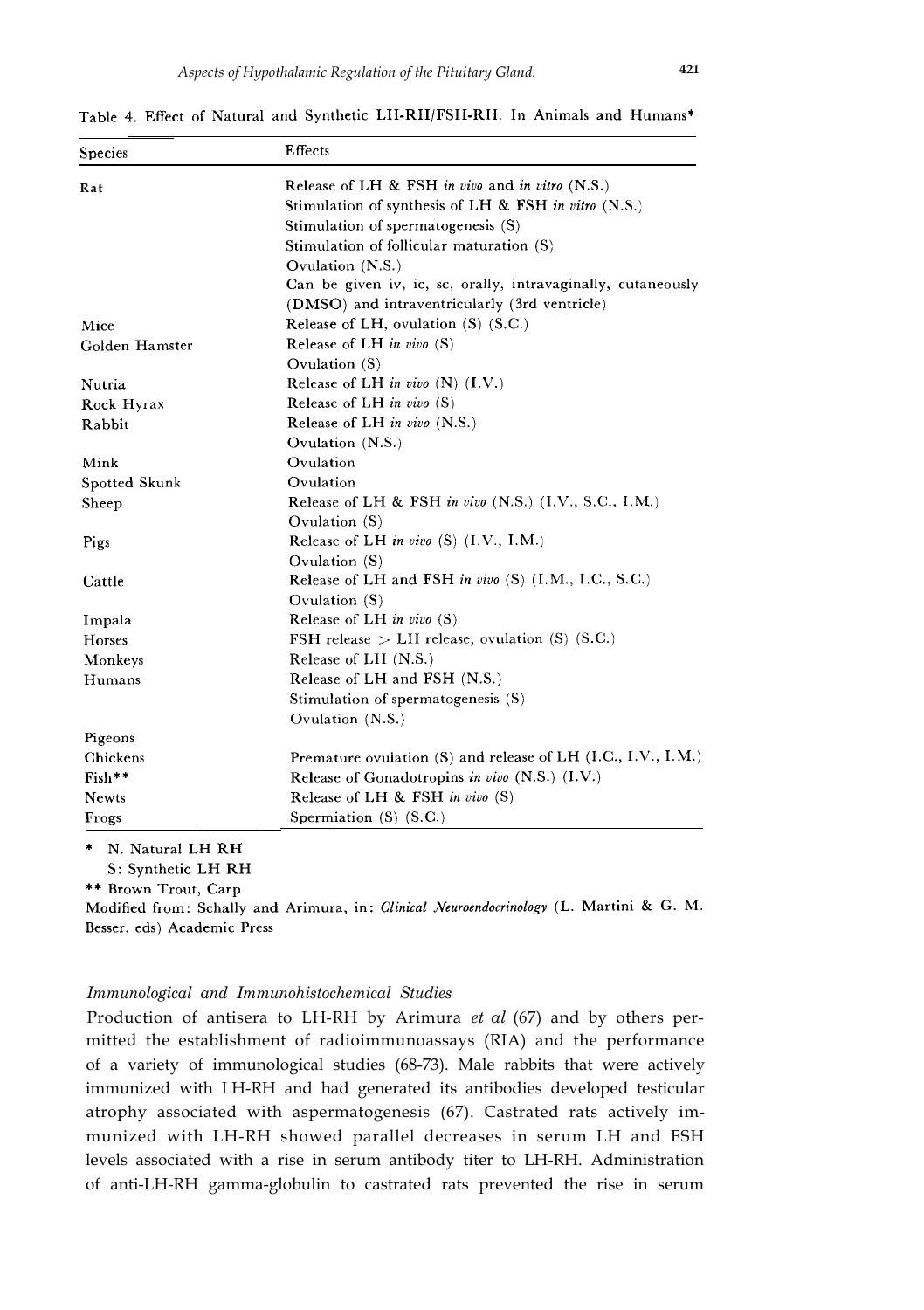LH and FSH levels normally seen after such operation, and the development of castration cells in the pituitary (68). Passive immunization of normal cycling rats or hamsters with LH-RH arrested follicular maturation, prevented the preovulatory surge of LH and FSH, blocked ovulation (Table 5) and reduced serum estradiol levels (69, 70). We also showed that hypothalamic LH-RH is necessary for normal implantation and maintenance of pregnancy since passive immunization with LH-RH in early pregnancy causes a delay in implantation of fertilized ova or termination of pregnancy in rats, depending on the time the antibody to LH-RH is injected (71, 72). Before and during the preovulatory surge of LH-RH release, Arimura et al (73) detected by RIA a peak of LH-RH levels in the peripheral plasma in women, and others found it in the blood of rats, sheep, rabbits and monkeys. This indicates that this decapeptide is the mediator responsible for the release of the ovulatory quota of LH. These studies and others clearly established that LH-RH is the main link between the brain and the pituitary gland insofar as reproductive function is concerned.

Table 5. Effect of iv Injection of 1 ml of Anti-LH-RH Serum (No. 742) on Serum LH and FSH Levels and Ovulation in Cycling Rats

| <b>TREATMENT</b> | No. of Rats No. of Rats<br>INJECTED OVULAT- | ED | <b>MEAN</b><br>no. of ova,<br>$\pm$ S.E. | <b>MEAN</b><br>serum LH<br>$level + S.E. level + S.E.$<br>$(ng/ml)^*$ | <b>MEAN</b><br>serum FSH<br>$(ng/ml)$ ** |
|------------------|---------------------------------------------|----|------------------------------------------|-----------------------------------------------------------------------|------------------------------------------|
| Normal rabbit    |                                             |    |                                          |                                                                       |                                          |
| serum            | 4                                           | 4  | $12 + 1.3$                               | 58. $+13.2$ 720 $+108$                                                |                                          |
| Anti-LH-RH       | 4                                           | 0  | 0                                        | $0.8 + 0.13 + 145 + 21 +$                                             |                                          |

One ml of normal rabbit serum or rabbit anti-LH-RH serum was injected iv into cycling rats at 9 a.m. on the day of proestrus and blood was 'collected at 4:30 p.m. for assays of serum LH and FSH level.

\* Expressed in terms of NIH-LH-S-17.

\*\* Expressed in terms of NIAMD-Rat-FSH-RP-1.

 $+$  P  $< 0.01$  by Student's t test as compared with the corresponding LH and FSH levels of the sera from the rats which were injected with normal rabbit serum.

From: Arimura, Debeljuk, and Schally, Endocrinology 95: 323, 1974.

The availability of antisera to LH-RH made possible various studies on localization of LH-RH by RIA or immunohistochemical methods. The bulk of LH-RH was localized in the median eminence and in the arcuate nucleus, and small but significant amounts were found in the preoptic and suprachiasmatic areas. In studies with Drs. B. Flerko and G. Sétáló, we found that the pathway of LH-RH-containing nerve fibers in the median eminence of rats coincides with the course of the nerve fibers of the tubero-infundibular tract (74) and that LH-RH is produced in neuronal cell bodies, especially in the medial preoptic and the suprachiasmatic area. However, other studies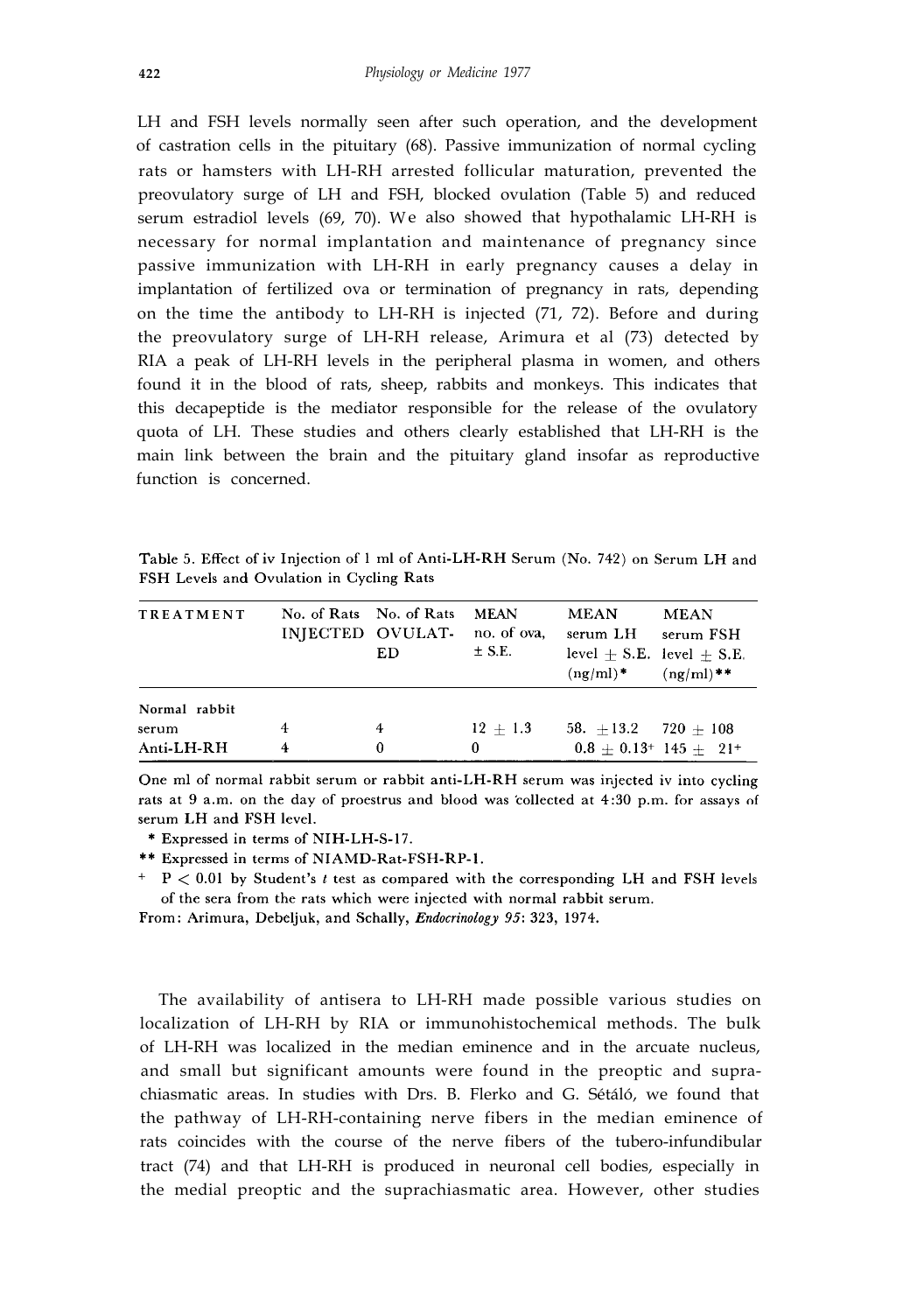showed that extrahypothalamic brain areas also contain LH-RH and may be involved in its synthesis. This could suggest that, in addition to being the regulator of the release of LH and FSH, LH-RH might act as a central neuromodulator. LH-RH has indeed been shown to excite sexual behavior in rats (75). This is in agreement with CNS effect of hypothalamic peptides, which I helped A. J. Kastin to demonstrate in 1971 (76, 77).

#### *Analogs of LH-RH*

The interest in possible veterinary and medical applications of LH-RH stimulated us and others to synthesize many hundreds of LH-RH analogs. Between 1972 and 1977 our laboratory synthesized more than 300 analogs by the use of rapid solid-phase techniques (61, 78, 79). Our aims were: 1. to develop analogs with prolonged biological activity, so that they would be more useful therapeutically than LH-RH itself; 2. to obtain inhibitory (antagonistic) analogs which could form the basis of new birth control methods. The studies on these peptides have shed much light on the relationship between biological activity and structure. Early results showed that the amino-terminal tripeptide and tetrapeptide fragments of LH-RH as well as the carboxylterminal nonapeptide and octapeptide of LH-RH have very little or no LH-RH activity (61, 80). Thus, very active small fragments cannot be obtained from LH-RH. In general, amino acids in position 1 and from 4 to 10 appeared to be involved only in binding to the receptors and in exerting conformational effects. However, histidine and tryptophan probably exert a functional effect in addition to providing receptor-binding capacity, since simple substitutions or deletions in positions 2 or 3 greatly decrease or abolish LH-RH activity. Dr. D. Coy in our laboratory (81-83) and others (84-87) showed that some analogs substituted in position 6, 10 or both are 10--60 times more potent than LH-RH and also possess prolonged activity; of these, the most interesting were [D-Pheʿ]-LH-RH, [D-trpʿ]-LH-RH, [D-Alaʿ, desGly"]-LH-RH ethylamide (EA), [D-Leu $^{\circ}$ , desGly"]-LH-RH EA, and [D-Ser(Bu)', desGly<sup>10</sup>]-LH-RH EA. These superactive LH-RH analogs cause a prolonged release of LH and FSH (78-79, 81-86).

However, it has also been recently demonstrated that chronic treatment with pharmacologic doses of these analogs or with large amounts of LH-RH can cause temporary and reversible impairment of reproductive functions. Thus, chronic administration of l-10 μg of [D-Leuʿ, desGlyʰ]-LH-RH EA to mature female rats caused cessation of cycling and atrophy of the ovaries and uterus (88). Prolonged administration of the same analog to male rats resulted in a reduction of testicular LH/HCG receptors and of testosterone levels (89). Pharmacologic doses of LH-RH or superactive analogs block implantation and terminate gestation when given daily postcoitally to rats (90, 91). These paradoxical antifertility effects of LH-RH and its analogs appear to be directly related to hypersecretion of LH and after nidation to functional luteolysis and/or inhibition of progesterone secretion and have caused us and others to initiate investigations on their possible application as pre-coital (male and female) and postcoital contraceptives.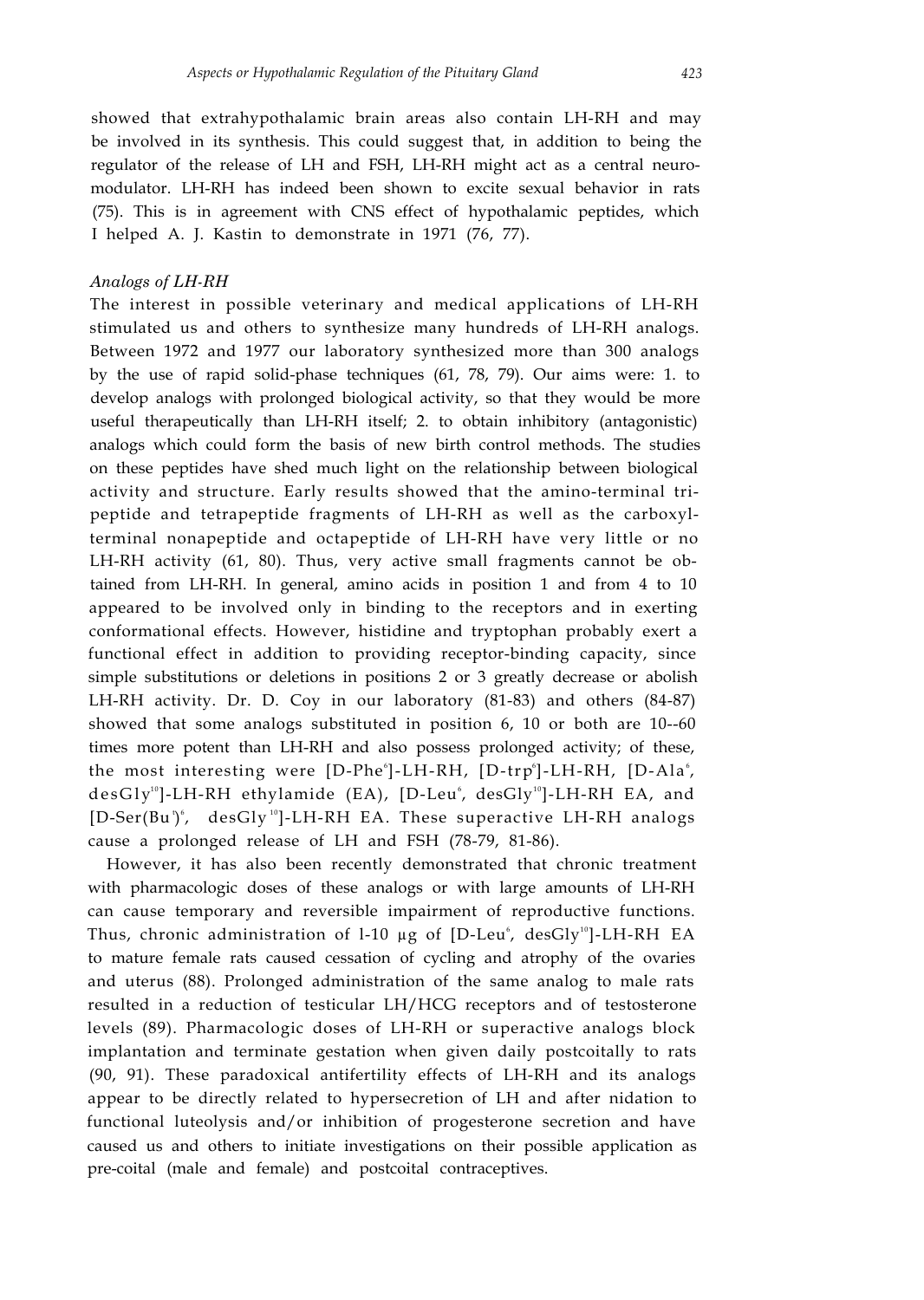#### *Clinical Uses of LH-RH and Its Superactive Agonistic Analogs*

LH-RH has been used diagnostically to determine pituitary LH and FSH reserve. It is not a complete diagnostic tool, but used alone, especially repeatedly, or in combination with the clomiphene test, it may be helpful in differentiating pituitary and hypothalamic causes of hypogonadism (61, 92). LH-RH alone or in combination with HMG or HCG has also been used therapeutically in Mexico, Chile, USA, Israel, Sweden, Japan and other countries (93-96) to induce ovulation in amenorrheic women. The use of LH-RH and its analogs can prevent superovulation and the resultant multiple births which are not uncommon after administration of HMG and/or HCG. LH-RH has also been used in Argentina and England to treat oligospermia and hypogonadotropic hypogonadism in men (97, 98). We participated in many of these studies. Recently, LH-RH given intranasally was successfully used for treatment of cryptorchidism (99). It was determined in collaborative studies carried out in Mexico, Brasil, Japan, England, Spain and Germany (100--105) that single administration of the superactive analogs [D-Ala", desGly-NH  $_2^\mathrm{10}$ ] --LH-RH EA, [D-Leu $^\mathrm{6}$ , desGly-NH  $_2^\mathrm{10}$ ]-LH-RH EA, [D-Ser-(Bu')<sup>6</sup>, desGly-NH<sub>2</sub><sup>10</sup>)]-LH-RH EA, or [D-Trp<sup>6</sup>]-LH-RH can induce pro-. tracted stimulation of the release of LH and FSH lasting as long as 24 hours (Fig. 20). Consequently these analogs should be more convenient and practical to use than LH-RH, which has to be given repeatedly each day (96). Moreover, these analogs are active not only after parenteral but also intranasal (Fig. 21), intravaginal, intrarectal and oral administration if suitable doses are given (61, 103-105). No significant untoward side effects of LH-RH and analogs have been observed. However, in spite of some positive



**Figure 20. Plasma LH and FSH levels in 34-year-old woman with amenorrhea and galactorrhea after intramuscular administration of 250 µg of D-Leu-6-LH-RH ethylamide. From deMedeiros-Comaru, Rodrigues, Povoa, France, Dimetz, Coy, Kastin and Schally,** *Internat. J. Fertil. 21:* **239, 1976.**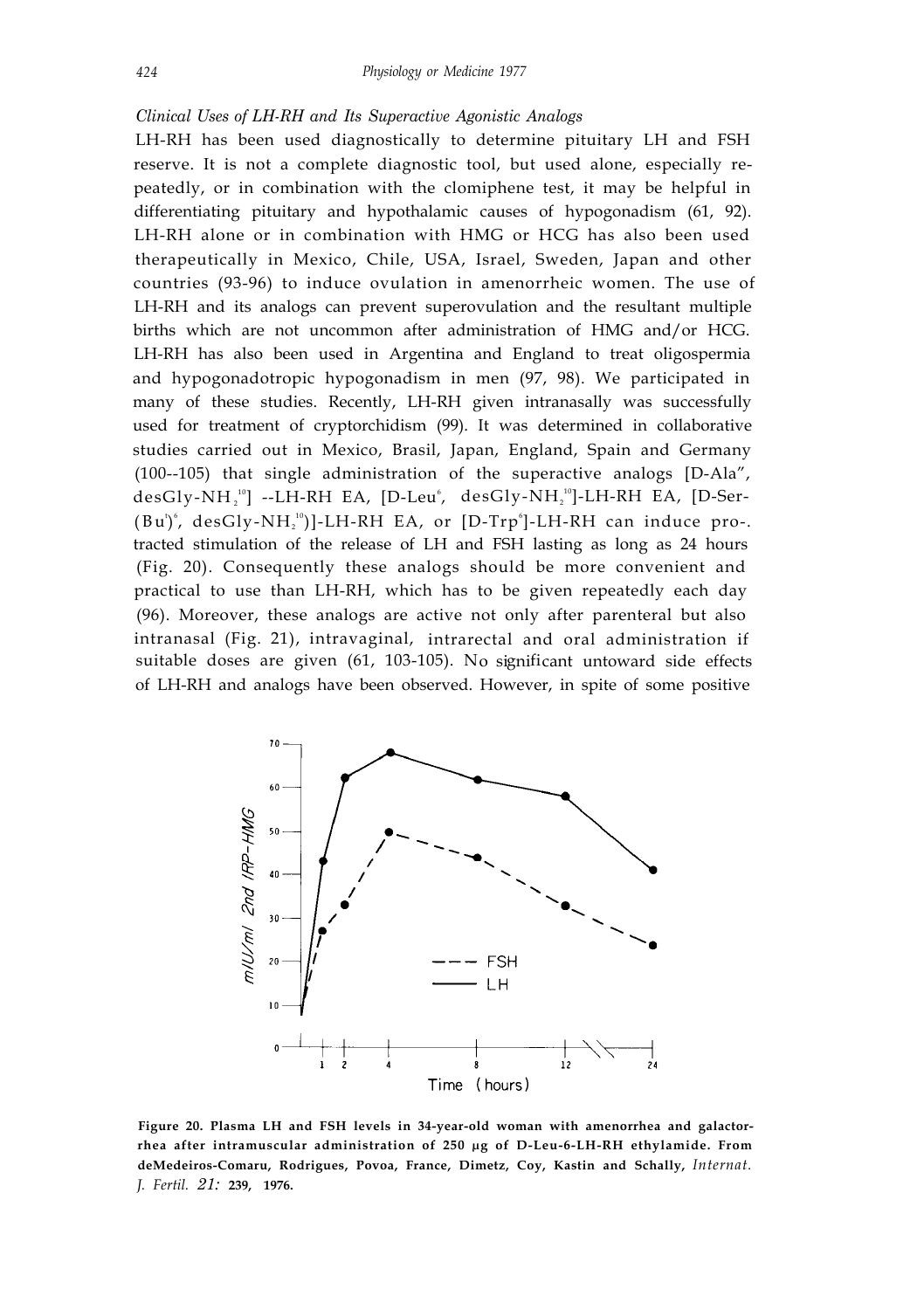

**Figure 21. Effect of intranasal administration of 500 µg amounts of LH-RH or D-Trp <sup>6</sup> - LH-RH on serum LH levels in two men. Administration carried out in 1 ml saline using Pasteur pipette.** From collaborative **study** with Prof. G. M. Besser and Prof. R. Hall.

results, our current knowledge about the use of these analogs for treatment of female and male infertility is inadequate and the therapeutic regimens are largely empirical. Moreover, in view of the paradoxical antifertility effects of large doses of LH-RH and longacting superactive analogs, caution must be exercised in devising clinical protocols. In order to fully exploit the potential of analogs of LH-RH for control of fertility at the level of the brain, we will need further work.

#### *Inhibitory Analogs of LH-RH*

The concept of antagonists of LH-RH proposed by us in 1971 ( 106) was based on the assumption that replacement or deletion of some amino acids in LH-RH might result in analogs possessing features requisite for binding, but lacking those which are necessary for a functional effect. Such analogs would be competitive inhibitors of LH-RH; that is, they would be devoid of LH-RH activity, but by competing for attachment to the receptor site with endogenous LH-RH would lead to a decrease of LH and FSH secretion. From the early inactivation studies on LH-RH (50-52, 57), we surmised the importance of His and Trp for the biological activity of LH-RH. However, the analogs based only on deletion of His or Trp were not very effective antagonists. [DesHis<sup>2</sup>, desGlyl<sup>10</sup>]-LH-RH EA, made by Dr. D. Coy in our laboratory, was the first LH-RH inhibitor found to be active *in vivo* (107). Incorporation of a D-amino acid in the *6* position, in agreement with original report of Monahan *et al* (85), also improved the inhibitory activity (78, 79). It was then determined by Rees *et al* (108) that replacement of His in position 2 by D-Phe created more effective inhibitors than its deletion. Analogs such as [D-Phe<sup>2</sup>, D-Phe<sup>8</sup>]-LH-RH and [D-Phe<sup>2</sup>, D-Leu<sup>6</sup>]-LH-RH were synthesized (78, 79). The former was found to inhibit LH and FSH release for 6-8 hours after injection, and the latter to partially block ovulation in rats in doses of about 6 mg/kg (78, 79). [D-Phe<sup>2</sup>, Phe<sup>3</sup>, D-Phe<sup>6</sup>]-LH-RH was a still more potent inhibitor, since given at noon on the proestrous day it suppressed the preovulatory LH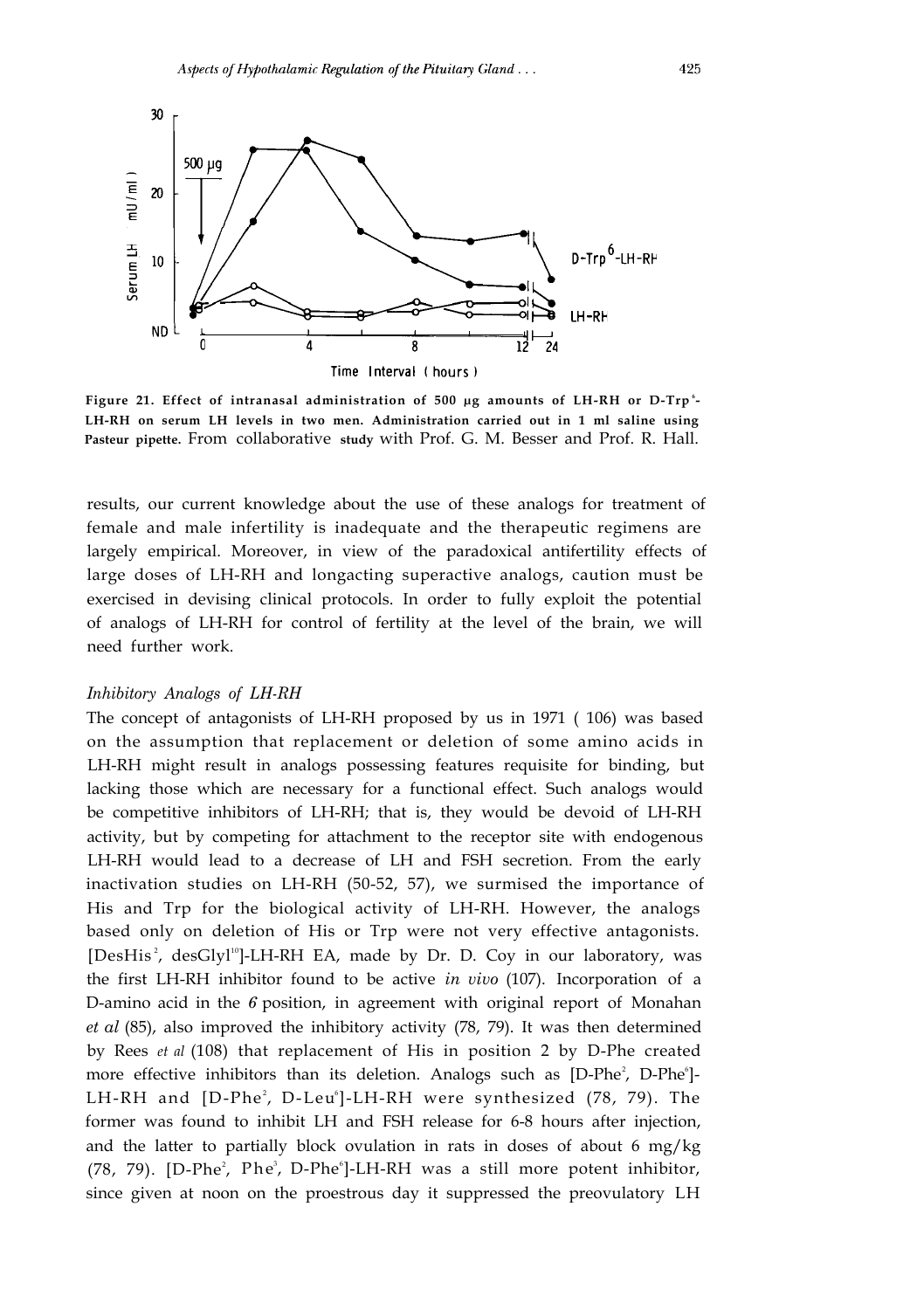(Fig. 22) and FSH surge, and completely blocked ovulation (Table 6) (109). The replacement of Trp by D-Trp in position 3 appeared to further increase the potency of inhibitory peptides (110). [D-Phe², D-Trpʾ, D-Pheʿ]-LH-RH (Fig. 23) is both longer-acting (nearly 10 hours in the rat) and more potent than [D-Phe $^2$ , Phe $^3$ , D-Phe $^6$ ]-LH-RH. Both these inhibitors also inhibit ovulation in hamsters and rabbits, and suppress LH release in monkeys (79, 111). We have observed that [D-Phe $^{\rm 2}$ , D-Trp $^{\rm 3}$ , D-Phe $^{\rm 6}$ ]-LH-RH and the superactive agonist [D-Trp<sup>6</sup>]-LH-RH compete with LH-RH for its pituitary plasma membrane receptors, displacing the  $[125]$ -LH-RH more strongly than its parent hormone (Fig. 24) (112). Therefore, both stimulatory and inhibitory analogs of LH-RH may exert their action on the same pituitary plasma membrane receptors as those for LH-RH. Recently, in collaboration with Dr.



Figure 22. Effect of a single subcutaneous administration of [D-Phe<sup>2</sup>, Phe<sup>3</sup>, D-Phe<sup>6</sup>]-LH-RH (1.5 mg) on the preovulatory surge of LH in proestrous rats. The differences in LH levels between animals treated with diluent (20 percent propylene glycol in saline) and analog were significant at 1400, 1600, 1800 and 2000 hours  $(P < 0.01)$ . From de la Cruz, Coy, Vilchez-Martinez, Arimura, and Schally, Science 191: 195, 1976.

Table 6. Suppression of Ovulation in Rats by [D-Phe<sup>2</sup>, Phe<sup>3</sup>, D-Phe<sup>6</sup>]-LH-RH

| <b>TREATMENT</b>                               | DOSE $(mg)$ No. of | Animals | No. of No. of<br>Animals<br>Ovulating $+ S.E.$ | Ova (mean $(\%)$ ) | Suppression P |      |
|------------------------------------------------|--------------------|---------|------------------------------------------------|--------------------|---------------|------|
| Diluent                                        | (x3)               | -6      | 6.                                             | $13.3 + 0.8$ ---   |               |      |
| $[D-Phe^2, Phe^3,$<br>$D-Phe6$ l-LH-RH $1(x3)$ |                    |         | 0                                              | $0.0 + 0.0$ 100.0  |               | .001 |

The rats had a 4-day estrus cycle and weighed 202.6  $\pm$  1.6 g. Three subcutaneous injections were administered at 12:00, 14:30, and 17:00 hours (C.S.T.). The diluent was 20 percent propylene glycol in saline.

From: de la Cruz, Coy, Vilchez-Martinez, Arimura, and Schally, Science 191: 195, 1976.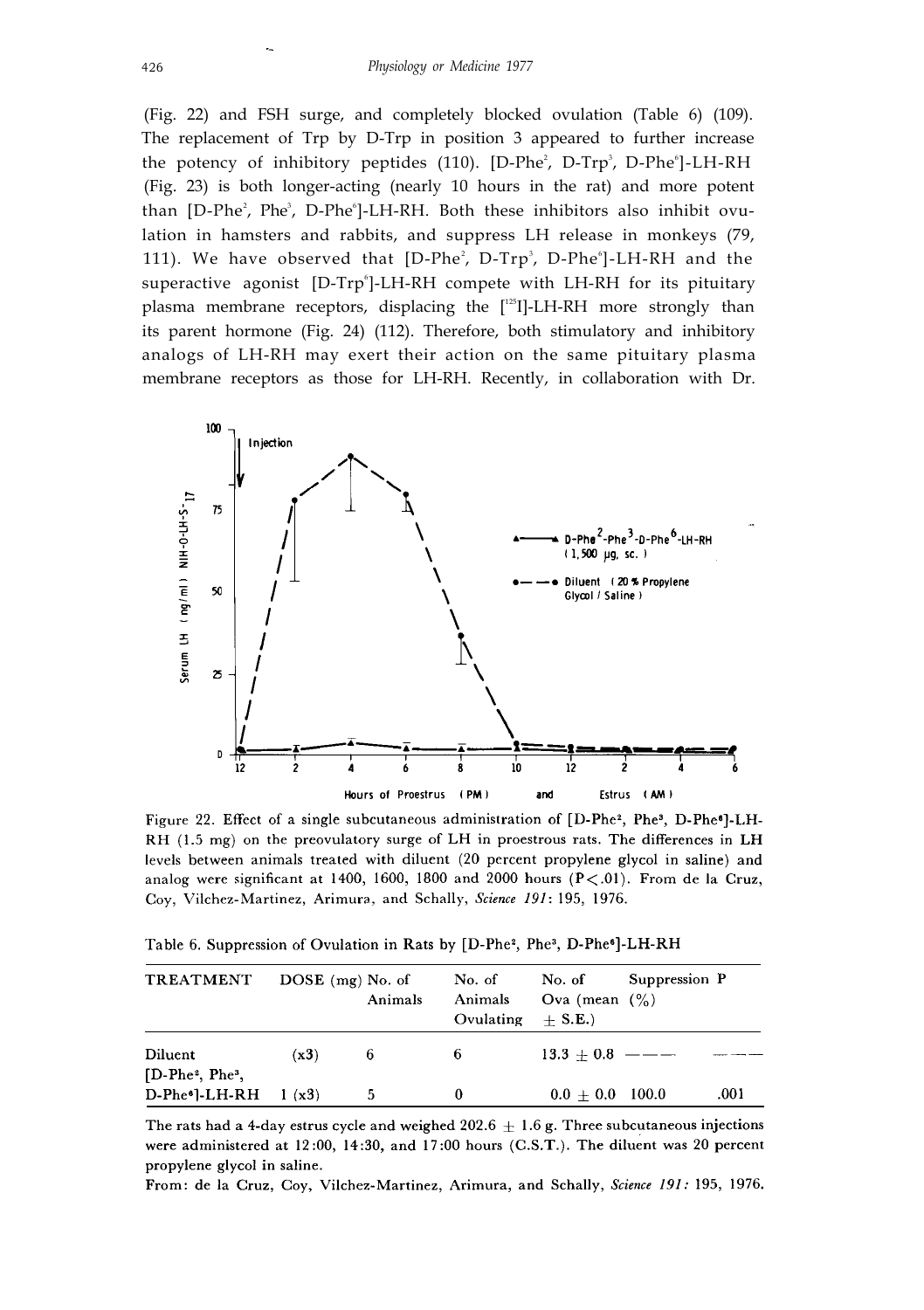p-GLU-D-PHE-D-TRP-SER-TYR-D-PHE-LEU-ARG-PRO-GLY-NH2

 $\overline{c}$ 3 4 5 6  $\overline{7}$ 8 9 IO

 $D$ -PHE $2$ ,  $D$ -TRP,  $D$ -PHE $6$ -LH-RH

Figure 23. Structure of the inhibitory analog [D-Phe<sup>2</sup>, D-Trp<sup>3</sup>, D-Phe<sup>6</sup>]-LH-RH.







Figure 25. Mean response in serum LH levels of 4 men to 25  $\mu$ g LH-RH before (control) and after im administration of 90 mg [D-Phe<sup>2</sup>, D-Trp<sup>3</sup>, D-Phe<sup>6</sup>]-LH-RH. Asterisks indicate values significantly  $(P<0.01)$  different from the value at that time during the control period. From Gonzalez-Barcena, Kastin, Coy, Nikolics, and Schally, Lancet ii: 997, 1977.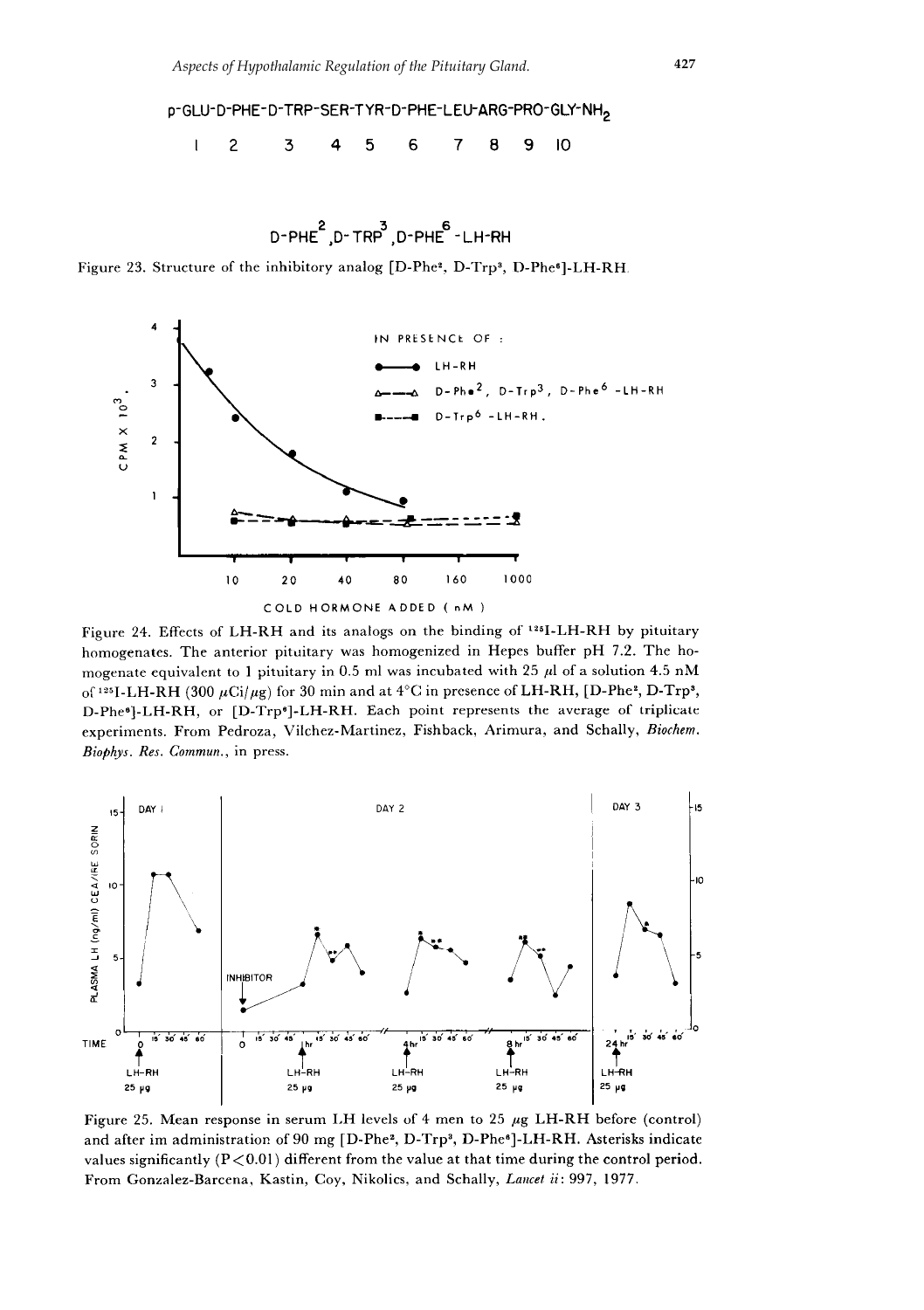D. Gonzalez-Barcena, we have determined that [D-Phe<sup>2</sup>, D-Trp<sup>3</sup>, D-Phe<sup>6</sup>]-LH-RH significantly suppressed the release of LH and FSH in response to LH-RH in normal men (Fig. 25) (113). We believe that the progress being made in this area may eventually lead to development of new, safer birth control methods.

## GROWTH HORMONE-RELEASE INHIBITING HORMONE (GH-RIH, SOMATOSTATIN)

In 1973, Brazeau et al (114) isolated from sheep hypothalami and established the structure of a tetradecapeptide which they named somatostatin, or GH-RIH, which inhibited the release of GH in *vitro* and in *vivo* in rats. The presence of somatostatin in the hypothalamus was first observed by Krulich *et al* (115). Somatostatin was synthesized by several groups, including ours (116, 117). Subsequently, we isolated and determined the structure of porcine somatostatin, showed the primary structures of native porcine and ovine somatostatin to be identical (118), and thus confirmed the existence of this peptide (114) in another species. We also found larger and more basic forms of somatostatin in pig hypothalami (118). T hese materials are biologically and immunologically active, possess different physico-chemical properties from somatostatin, appear to have several amino acids including arginine attached to the N-terminus, and may represent precursors of somatostatin. We have also found high concentrations of somatostatin in extracts of pancreas, stomach and duodenum of the rat, as well as two types of immunoreactive somatostatin (119). In agreement with parallel studies by others, we found with Hall et al (92, 120) and Besser *et al* (12 1) that somatostatin inhibits the secretion of pituitary GH and TSH in human beings. A physiological role for somatostatin in the regulation of GH and TSH secretion is supported by our observations with Dr. A. Arimura that passive immunization with anti-somatostatin elevates basal GH levels, prevents the stress-induced decrease of GH in rats (122) and increases the TSH response to TRH (123). In collaborative clinical studies in England, also with Profs. Hall and Besser, parallel to those of others, we then determined that somatostatin suppresses the secretion of glucagon and insulin in humans (124). In joint investigations with Dr. S. Konturek we later established that somatostatin affects the exocrine pancreas as well, since it reduced the secretin-induced secretion of pancreatic fluid and bicarbonate ( 125). With Bloom et al (126), Gomez-Pan *et* al ( 127) and Konturek *et al (128)* we made the original observations that somatostatin decreases the circulating levels of gastrin in men and dogs, and that it also exerts a direct antisecretory effect on gastric parietal and peptic cells, since it inhibits pentagastrininduced gastric acid and pepsin secretion in cats (Fig. 26) and dogs. These studies established for the first time that this hormone can exert exocrine, as well as endocrine, effects. In our work with Konturek *et al* (125), it was also determined that somatostatin inhibited the release of secretin and cholecystokinin/pancreozymin from the duodenal mucosa.

Dr. Arimura in our laboratory was the first to generate antisera to soma-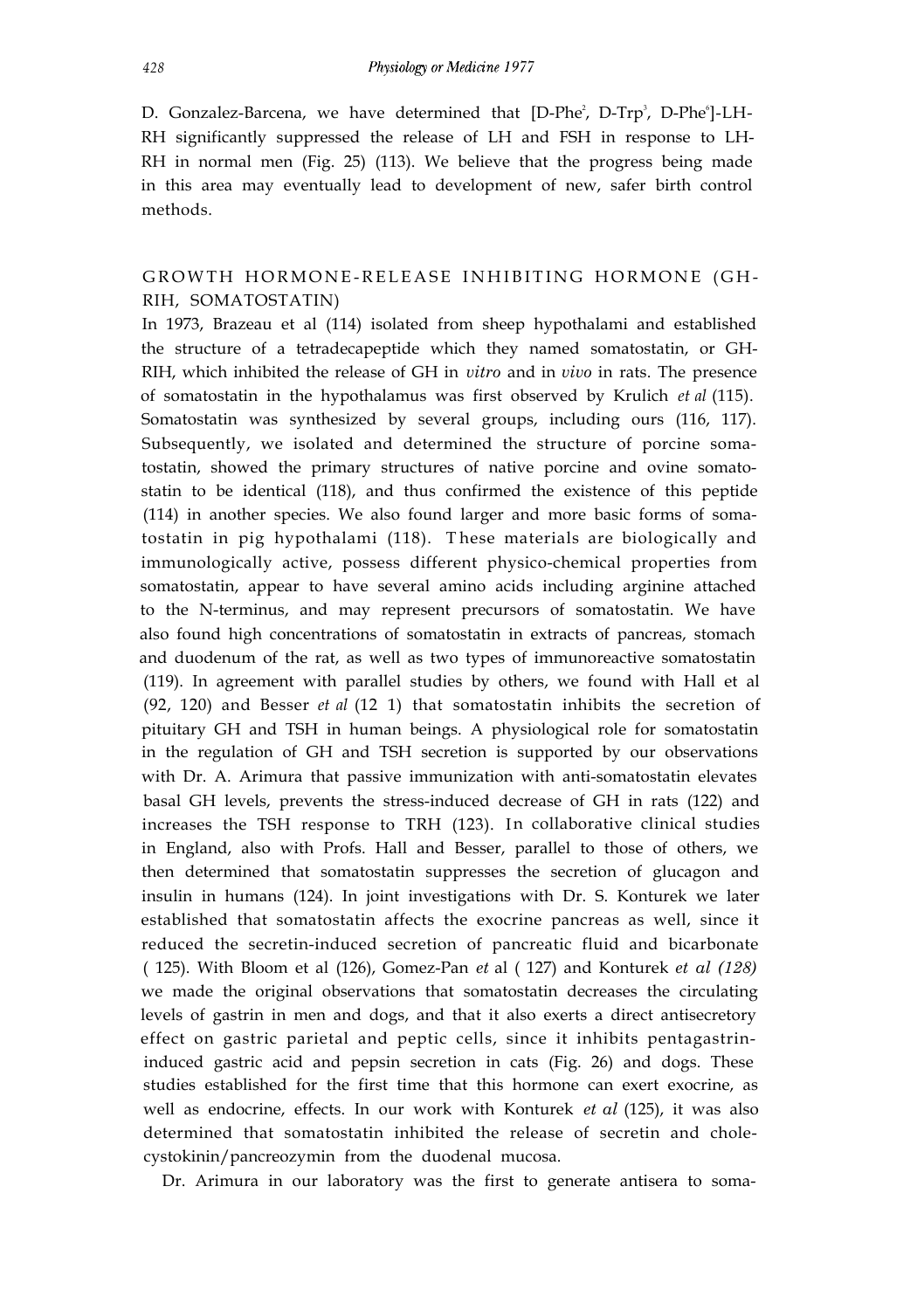tostatin and to establish a RIA for this hormone (129). These antisera were used by us and Hakfelt *et al* (130) for the localization of immunoreactive somatostatin in the brain, including hypothalamus, D-cells of pancreas, the gastrointestinal mucosa and other tissues by immunocytochemical methods.



Figure 26. The mean acid and pepsin responses to pentagastrin of cats with gastric fistulae in control experiments  $( \bigcirc - - \bigcirc )$  compared in (A) with those when pentagastrin was  $\longrightarrow$  and in (B) with those injected during the infusion of GH-RIH (10  $\mu$ g/kg/hr) ( $\bullet$ when the injection of pentagastrin was preceded by the infusion of GH-RIH ( $\bullet$ --0). Responses are expressed as the mean  $\pm$  S.E.M.. Asterisk indicates significant difference between the means at least at the 5% level. From Gomez-Pan, Reed, Albinus, Shaw, Hall, Besser, Coy, Kastin, and Schally, Lancet i: 888, 1975.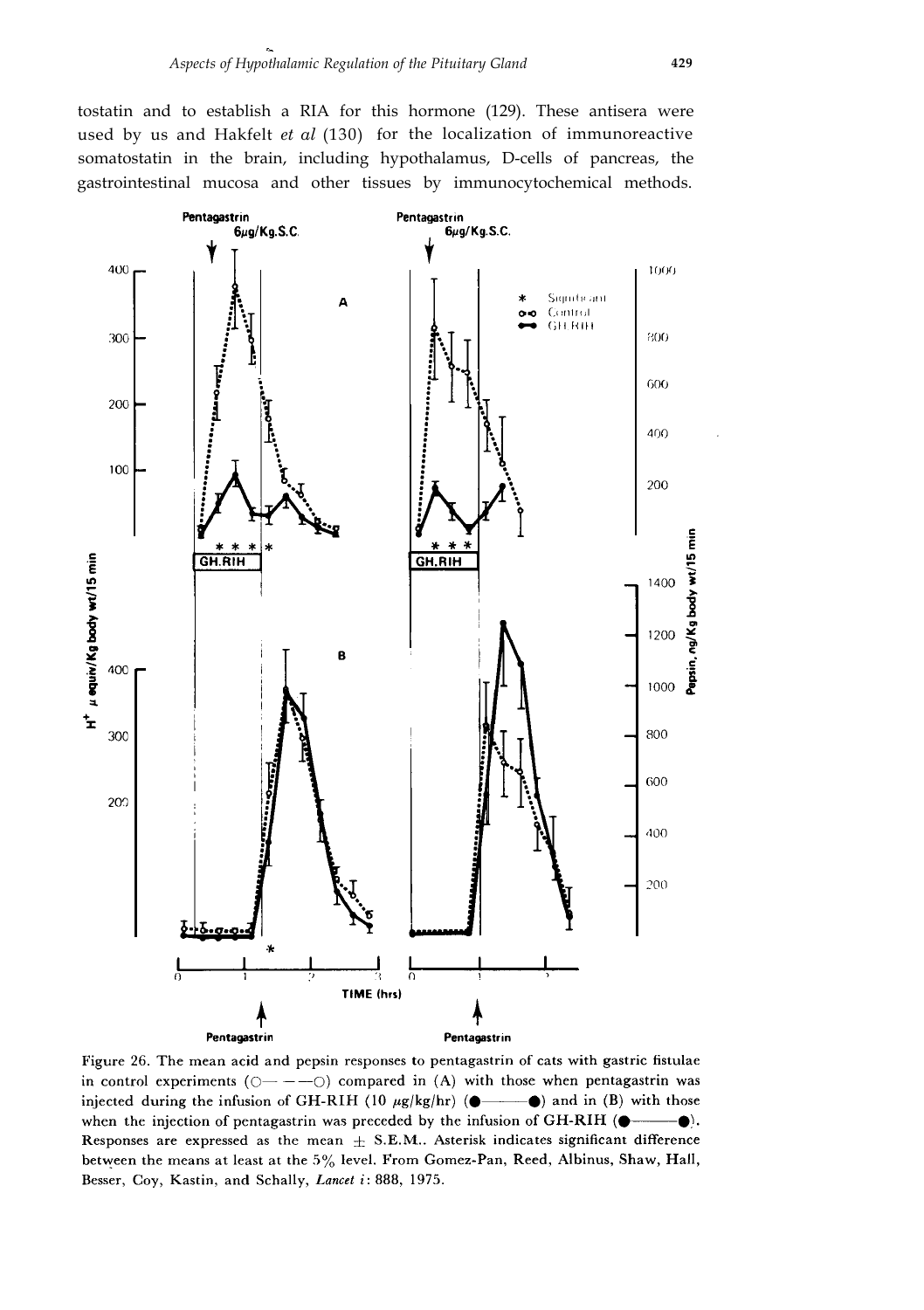These studies support the view that somatostatin plays a role in the regulation not only of the pituitary but also of the pancreas, duodenum and stomach.

Somatostatin itself is of little therapeutic value because it has multiple actions and a short biological half-life. Attempts are therefore continuing by us and others to produce analogs of somatostatin with prolonged activity and the ability to inhibit the release of some or only one hormone. We showed that [D-Ala<sup>2</sup>, D-Trp<sup>8</sup>]-somatostatin (131) has a potency 20 times greater than somatostatin on inhibition of GH release, but is only three times as potent in inhibiting pentagastrin-induced gastric acid secretion (132). Meyers et al (133) in our laboratory, and others.  $(134)$ , synthesized [D-Cys<sup>14</sup>]-somatostatin and [D-Trp<sup>8</sup>, D-Cys<sup>14</sup>]-somatostatin which selectively inhibited GH and glucagon release more than insulin secretion.  $[D\text{-}\mathrm{Trp}^s$ ,  $D\text{-}\mathrm{Cys}^{\text{14}}]$ -somatostatin has a ratio of 22:1 for the selective inhibition of glucagon over insulin, 100:1 for that of GH over insulin ( 133) and 3 : 1 for that of GH over gastric acid. Since potent analogs of somatostatin with selective activities can be prepared and promising results with long-acting analogs have already been realized in our laboratory, it is possible that future analogs may be useful in the treatment of such disorders as acromegaly, diabetic retinopathy, juvenile diabetes, peptic ulcers, and other diseases.

#### CONCLUSIONS AND PERSPECTIVES

At the inception of my scientific career, the concept of hypothalamic control of anterior pituitary function was in its formative stage. It was my good fortune to have arrived on the scene at such a crucial time and to have helped place it on the solid foundation on which it now rests. At present, the validity of this concept stands proven by the isolation, structural identification, and synthesis of three hypothalamic regulatory hormones. The presence of at least six other hypothalamic hormones which stimulate or inhibit the release of pituitary hormones from the pituitary gland is now reasonably well-established. It is likely that additional hypothalamic hormones will be found. Many clinical applications are now well-established and more will come. The information gathered from both animal and human studies with natural and synthetic TRH, LH-RH and somatostatin, has provided us with new understanding and even more importantly, I believe, opened vast new vistas for probing ever more deeply into these marvelously integrated systems of which the animate world is composed.

In any case, I hope that my work will be of practical use to humanity, and that I will be able to make new contributions in this field in the years to come.

### ACKNOWLEDGMENTS

Basic studies done by us since 1962 and quoted here would not have been possible without the generous support of the Veterans Administration and the National Institutes of Health.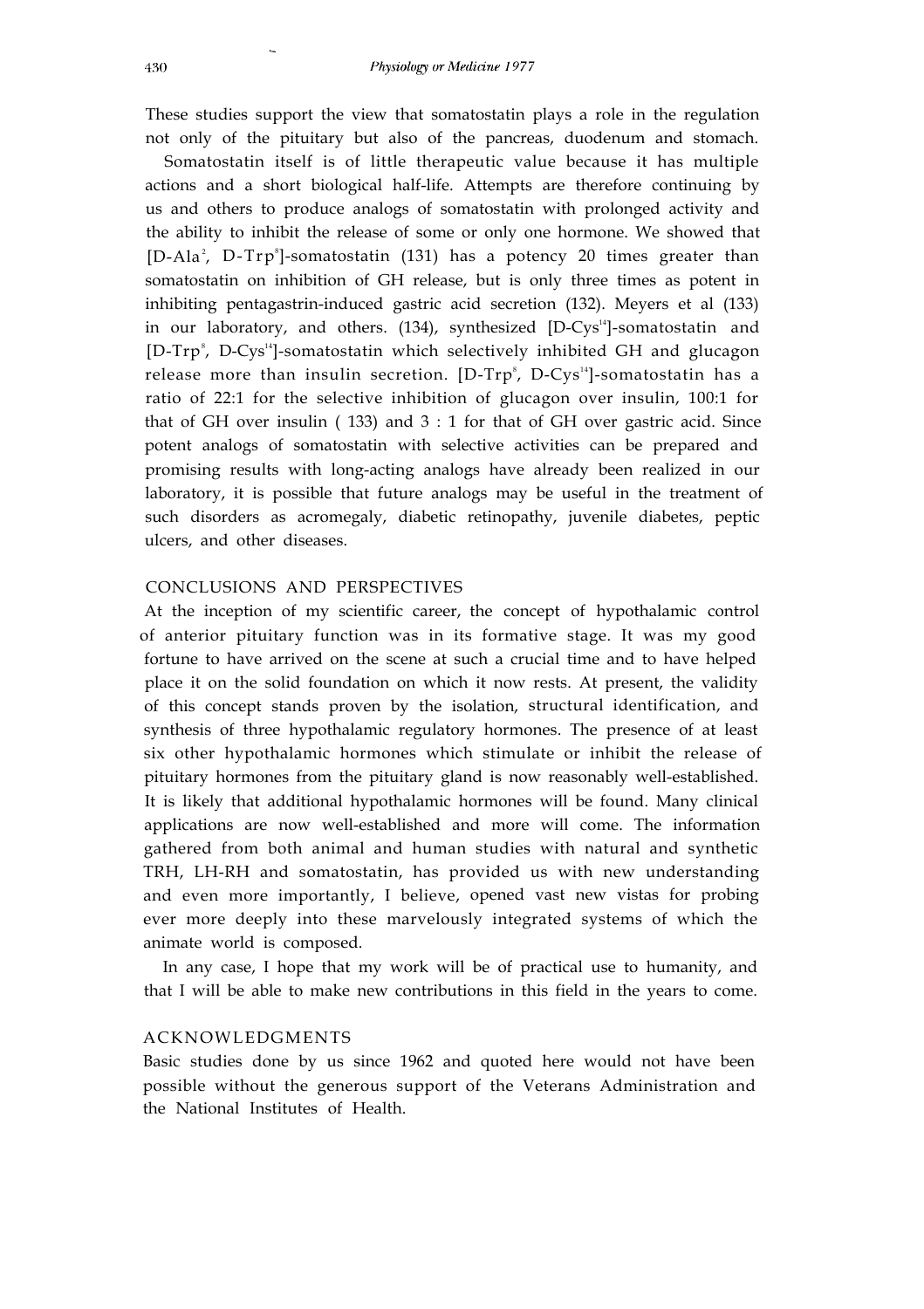# **REFERENCES**

- **1. Green, J, D., and Harris, G. W.: The neurovascular link between the neurohypophysis and adenohypophysia.** *J. Endocrinol. 5:* **136-146, 1947.**
- **2. Sawyer, C. H., Everett, J. W., and Markee, J. E.: A neural factor in the mechanism by which estrogen induces the release of luteinizing hormone in the rat.** *Endocrinology* **41: 218-233, 1949.**
- **3. Saffran, M., and Schally, A. V.: The release of corticotrophin by anterior pituitary tissue** *in vitro. Canad.* 3. *Biochem. Physiol 33:* **408-415, 1955.**
- **4. Schally, A. V.: In** *vitro* **studies on the control of the release of ACTH. Ph. D. Thesis, McGill University, April, 1957.**
- **5. Schally, A. V., Saffran, M., and Zimmerman, B.: A corticotrophin releasing factor : partial purification and amino acid composition.** *Biochem.* 3. **70: 97-103, 1958.**
- **6. Schally, A. V., Bowers, C. Y., and Locke, W.: Neurohumoral functions of the hypothalamus. Am.** 3. *Med. Sci. 248:* **79-101, 1964.**
- **7. Schally, A. V., and Bowers, C. Y.: In** *vitro* **and in** *vivo* **stimulation of the release of luteinizing hormone.** *Endocrinology 75:* **312-320, 1964.**
- **8. Schally, A. V., and Bowers, C. Y.: Purification of luteinizing hormone releasing factor from bovine hypothalamus.** *Endocrinology 75:* **608-614, 1964.**
- **9. Schally, A. V., Kuroshima, A., Ishida, Y., Redding, T. W., and Bowers, C. Y.: The presence of prolactin inhibiting factor (PIF) in extracts of beef, sheep and pig hypothalami. Proc. Soc.** *Exp. Biol. Med. 118: 350-352,* **1965.**
- **10. Schally, A. V., Steelman, S., and Bowers, C. Y.: Effect of hypothalamic extracts on the release of growth hormone** *in vitro. Proc. Soc. Exp. Biol. Med. 119:* **208-212, 1965.**
- **11. Kuroshima, A., Ishida, Y., Bowers, C. Y., and Schally, A. V. : Stimulation of release of follicle stimulating hormone by hypothalamic extract** *in vitro* **and** *in vivo. Endocrinolqgy 76:* **614-619, 1965.**
- **12. Bowers, C. Y., Redding, T. W., and Schally, A. V.: Effect of thyrotropinreleasing factor (TRF) of ovine, bovine, porcine and human origin on thyrotropin release in** *vitro* **and** *in vivo. Endocrinology 77:* **609-616, 1965.**
- **13. Schally, A. V., Arimura, A., Bowers, C. Y., Kastin, A. J., Sawano, S., and Redding, T. W. : Hypothalamic neurohormones regulating anterior pituitary function. In:** *Recent* **Progress in** *Hormone Research* **(E. B. Astwood, ed.), 24: 497-590, Academic Press, New York, 1968.**
- **14. Kastin, A. ,J., and Schally, A. V.: MSH activity in pituitaries of rats treated with hypothalamic extracts.** *Gen. Comp. Endocrinol. 7: 452-456,* **1966.**
- **15. Schally, A. V., Müller, E. E., Arimura, A., Bowers, C. Y., Saito, T., Redding, T. W., Sawano, S., and Pizzolato, P.: Releasing factors in human hypothalamic and nuerohypophysial extracts.** 3. *Clin. Endocrinol. Metab. 27: 755-762,* **1967.**
- **16. Schally, A. V., Bowers, C. Y., Redding, T. W., and Barrett, J. F.: Isolation of thyrotropin releasing factor (TRF) from porcine hypothalamus.** *Biochem. Biophys. Res.* **Commun. 25: 165-169, 1966.**
- **17. Schally, A. V., Redding, T. W., Ilowers, C. Y., and Barrett, J. F.: Isolation and properties of porcine thyrotropin releasing hormone.** 3. *Biol. Chem. 244: 4077-4088,* **1969.**
- **18. Nair, R. M. G., Barrett, J. F., Bowers, C. Y., and Schally, A. V.: Structure of porcine thyrotropin-releasing hormone.** *Biochemistry 9:* **1103-l 106, 1970.**
- **19. Folkers, K., Enzmann, F., Baler, J., Bowers, C. Y., and Schally, A. V.: Discovery of modification of the synthetic tripeptide sequence of the thyrotropin releasing hormone having activity.** *Biochem. Biophys. Res. Commun. 37:* **123-126, 1969.**
- **20. Bøler, J., Enzmann, F., Folkers, K., Bowers, C. Y., and Schally, A. V.: The identity of chemical and hormonal properties of the thyrotropin releasing hormone and pyroglutamyl-histidine-proline amide.** *Biochem. Biophys. Res. Commun. 37:* **705-710, 1969.**
- **21. Bowers, C. Y., Schally, A. V., Enzmann, F., Baler, J., and Folkers, K. : Porcine thyrotropin releasing hormone is (Pyro)Glu-His-Pro(NH2).** *Endocrinology 86:* **1 l143- 1153, 1970.**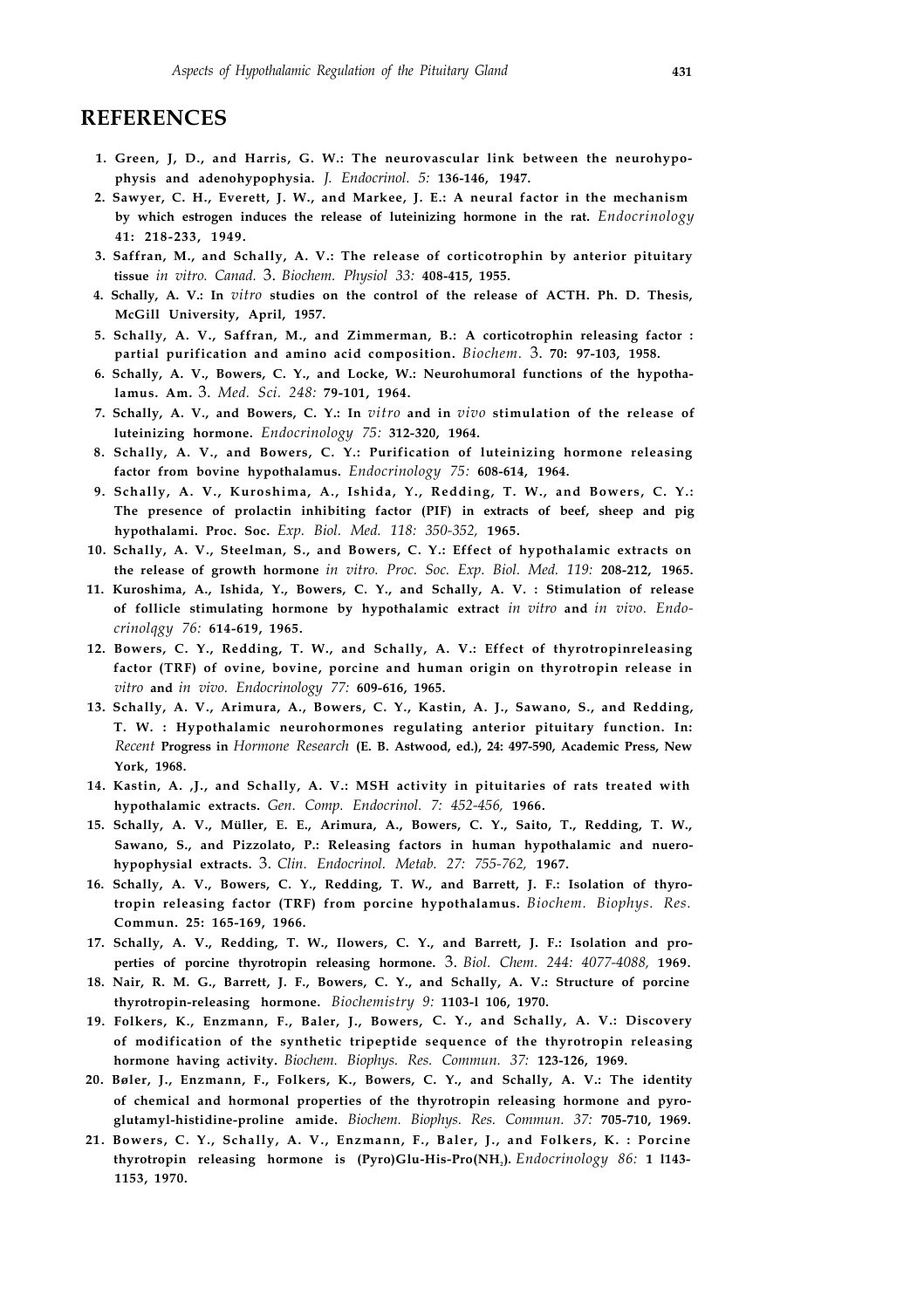- 22. Burgus, R., Dunn, T. F., Desiderio, D., Ward, D. N., Vale, W., and Guillemin, R.: Characterisation of ovine hypothalamic hypophysiotropic TSH-releasing factor. *Nature* 226: 321-325, 1970.
- 23. Debeljuk, L., Arimura, A., Redding, T., and Schally, A. V.: Effect of TRH and triiodothyronine on prolactin release in sheep. *Proc. Soc. Exp. Biol. Med. 148: 421-423,* 1973.
- 24. Schally, A. V. and Redding, T. W.: *In vitro* studies with thyrotropin releasing factor, *Proc. Soc. Exp. Biol. Med. 126: 320-325,* 1967.
- 25. Redding, T. W., and Schally, A. V.: Studies on thyrotropin-releasing hormone (TRH) activity in peripheral blood. *Proc. Soc. Exp. Biol. Med. 131: 420-425, 1969.*
- 26. Jackson, I. M. D., and Reichlin, S.: Thyrotropin-releasing hormone (TRH) : distribution in hypothalamic and extrahypothalamic brain tissues of mammalian and submammalian chordates. *Endocrinology 95: 854-862, 1974.*
- 27. Bowers, C. Y., Schally, A. V., Hawley, D. W., Gual, C., and Parlow, A. F.: Effect of thyrotropin releasing factor in man. 3. *Clin. Endocrinol. Metab. 28: 978-982, 1968.*
- 28. Anderson, M. S., Bowers, C. Y., Kastin, A., Schalch, D. S., Schally, A. V., Snyder, P. J., Utiger, R. D., Wilber, J. F., and Wise, A. J.: Synthetic thyrotropin releasing hormone (TRH): a potent stimulator of thyrotropin secretion in man. New *Engl.* 3 . *Med. 285:* 1279-1283, 1971.
- 29. Hershman, J. hl., and Pittman, J. A., Jr. : Response to synthetic thyrotropin releasing hormone in man. *J, Clin. Endocrinol. Metab. 31: 457-460,* 1970.
- 30. Hall, R., Amos., J., Garry, R., and Buxton, R. L.: Thyroid stimulating hormone response to synthetic thyrotrophin-releasing hormone in man. *Brit. Med.* 3. 2: 274- 277, 1970.
- 31. Schally, A. V., Arimura, A., and Kastin, A. J.: Hypothalamic regulatory hormones. *Science* 17.9: 341-350, 1973.
- 32. McCann, S. M., Talrisnik, S., and Friedman, H. M.: LH-releasing activity in hypothalamic extracts. *Proc. Soc. Exp. Biol. Med. 104: 432-434,* 1960.
- 33. Harris, G. W.: In *Control of Ovulation* (C. A. Villee, ed.), p. 56 Pergamon Press, Inc., London, 196 1.
- 34. Campbell, H. J., Feuer, G., Garcia, J., and Harris, G. W.: The infusion of brain extracts into the anterior pituitary gland and the secretion of gonadotrophic hormone. 3. *Physiol. (London)* 157: 30P-31P, 1961.
- 35. Courrier. R., Guillemin, R., Jutisz, M., Sakiz, E. , and Aschheim, P.: Presence dans un extrait d-hypothalamus d'une substance qui stimule la secretion de l'hormone antehypophysaire de luteinisation (LH). C. R. *Acad. Sci. 253: 922-927,* 1961.
- 36. Nikitovitch-Wirier, M. B.: Induction of ovulation in rats by direct intrapituitary infusion of median eminence extracts. *Endocrinology 70: 350-358,* 1962.
- 37. Endroczi, E., and Hilliard, J.: Luteinizing hormone releasing activity in different parts of rabbit and dog brain. *Endocrinology 77: 667-673,* 1965.
- 38. Igarashi, M., and McCann, S. M.: A hypothalamic FSH-releasing factor. *E n d o crinology 74: 446-452,* 1964.
- 39. Campbell, H. J., Feuer, G., and Harris, G. W.: The effect of intrapituitary infusion of median eminence and other brain extracts on anterior pituitary gonadotrophic secretion. 3. *Physiol. (London) 170: 474-486,* 1964.
- 40. Mittler, .J. C. and Meites, J.: In *vitro* stimulation of pituitary FSH release by hypothalamic extract. *Proc. Soc. Exp. Biol. Med. 117:* 309-313, 1964.
- 41. Schally, A. V., Carter, W. H., Saito, M., Arimura, A., and Bowers, C. Y.: Studies on the site of action of oral contraceptive steroids. I : the effect of anti-fertility steroids on plasma LH levels and on the response to luteinizing hormone-releasing factor in rats. 3. *Clin. Endcrinol. Metab. 28:* 1747-1755, 1968.
- 42. Schally, A. V., Parlow, A. F., Carter, W. H., Saito, M., Bowers, C. Y., and Arimura, A. : Studies on the site of action of oral contraceptive steroids. II : plasma LH and FSH levels after administration of antifertility steroids and luteinizing hormone-releasing hormone (LRH) as measured by bioassay and radioimmunoassays. *Endocrinology 86:* 530-541, 1970.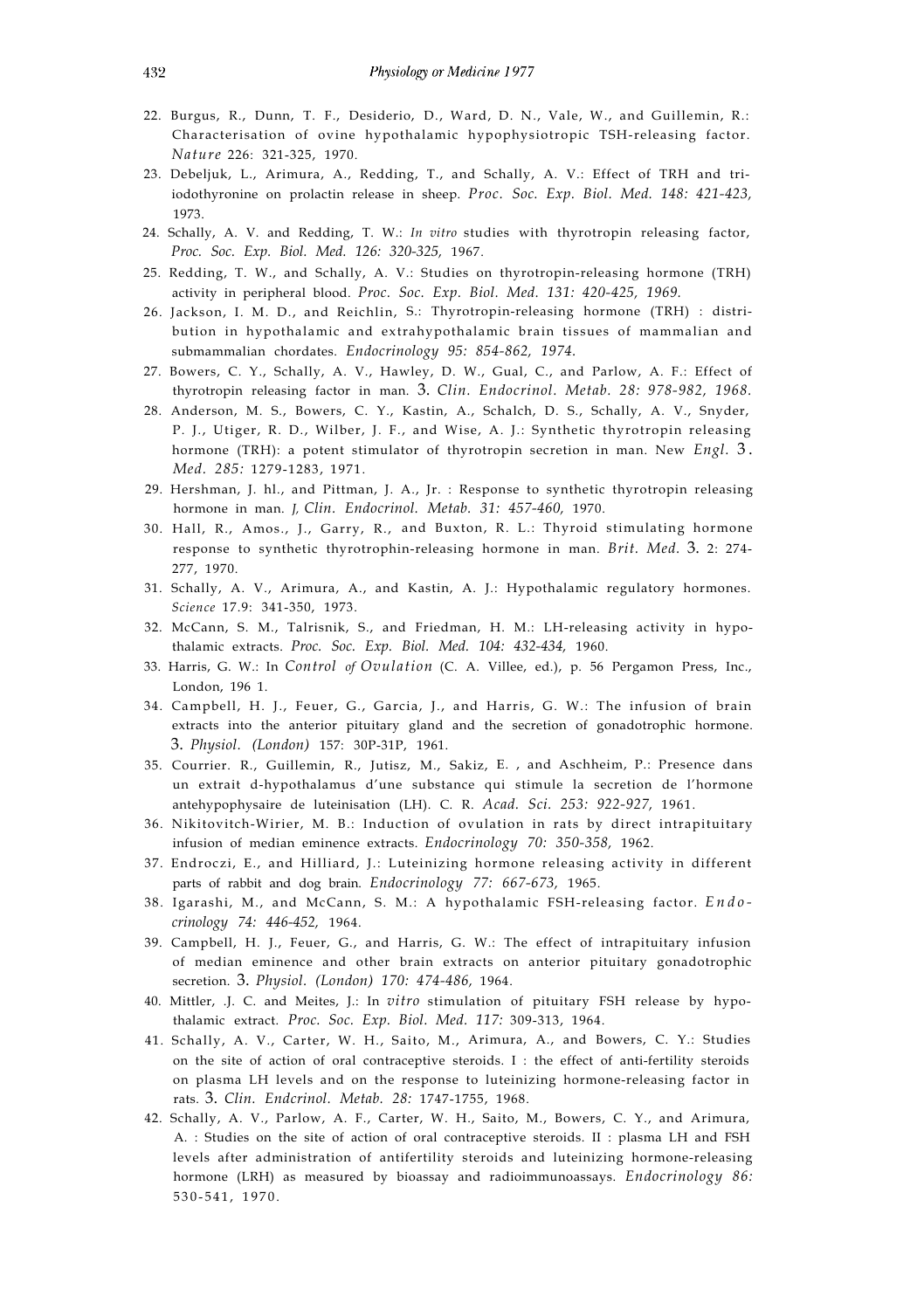- 43. Arimura, A., and Schally, A. V.: Progesterone suppression of LH-releasing hormoneinduced stimulation of LH-release in rats. *Endocrinologv 87: 653-657,* 1970.
- 44. Hilliard, J., Schally, A. V. and Sawyer, C. H.: Progesterone blockade of the ovulatory response to intrapituitary infusion of LH-RH in rabbits. *Endocrinology 88: 730-736,* 1971.
- 45. Schally, A. V., Redding, T. W., and Arimura, A.: Effect of sex steroids on pituitary responses to LH and FSH-releasing hormone *in vitro. Endocrinology 93: 893-902,* 1973.
- 46. Arimura, A., and Schally, A. V.: Augmentation of pituitary responsiveness to LHreleasing hormone (LH-RH) by estrogen. *Proc. Sac. Exp. Biol. Med. 136: 290-293.* 1971.
- 47. Schally, A. V., Carter, W. H., Parlow, A. F., Saito, M., Arimura, A., Bowers, C. Y., and Holtkamp, D. E.: Alteration of LH and FSH release in rats treated with clomiphcne or its isomers. *Am. J. Obstet. Gynecol. 107:* 1156-l 167, 1970.
- 48. Kastin, A. J., Schally, A. V., Gual, C., Midgley, A. R., Jr., Bowers, C. Y., and DiaL-Infante, A. Jr.: Stimulation of LH release in men and women by hypothalamic LHreleasing hormone purified from porcine hypothalami. 3. *Clin. Endocrinol. Metab. 29:* 10 4 6 - 10 50, 19 69.
- 49. Kastin, A. J., Schally, A. V., Gual, C., Midglcy, A. R., Jr., Bowers, C. Y., and Gomez-Perez, E.: Administration of LH-releasing hormone to selected human subjects. *A m .* 3. *Obstet. Gynecol. 108:* 177-182, 1970.
- 50. Schally, A. V., Arimura, A., Baba, Y., Nair, R. M. G., Matsuo, H., Redding, T. W., Debeljuk, L , and White, W. F. : Isolation and properties of the FSH and LH-releasing hormone. *Biochem. Biophys. Res. Commun. 43: 393-399,* 1971.
- 51. Schally, A. V., Nair, R. M. G., Redding, T. W., and Arimura, A.: Isolation of the LH and FSH-releasing hormone from porcine hypothalami. 3. *Biol. Chem. 246:* 7 2 3 0 - 7 2 3 6 , 1 9 7 1 .
- 52. Schally, A. V., Baba, Y., Matsuo, H., Arimura, A., and Redding, T. W.: Further studies on the enzymatic and chemical inactivation of hypothalamic follicle-stimulating hormone-releasing hormone. *Neuroendocrinology 8: 347-358,* 197 1.
- 53. Matsuo, H., Baba, Y., Nair, R. M. G., Arimura, A., and Schally, A. V.: Structure of the porcine LH- and FSH-releasing hormone. I. The proposed amino acid sequence. *Biochem. Biophys. Res. Commun. 43:* 1334-1339, 1971.
- 54. Baba, Y., Matsuo, H., and Schally, A. V.: Structure of porcine LH- and FSH-releasing hormone. II. Confirmation of the proposed structure by conventional sequential analysis. *Biochem. Biophys. Res. Commun. 44: 459-463,* 1971.
- 55. Matsuo, H., Arimura, A., Nair, R. M. G., and Schally, A. V. : Synthesis of the porcine LH- and FSH-releasing hormone by the solid-phase method. *Biochem. Biophys. Res.* Commun. 45: 822-827, 1971.
- 56. Schally, A. V., Arimura, A., Kastin, A. J., Matsuo, H., Baba, Y., Redding, T. W., Nair, R. M. G., Debcljuk, L., and White, W. F.: The gonadotropin-releasing hormone: one polypeptide regulates the secretion of luteinizing and follicle stimulating hormones. *Science 173:* 1036-1038, 1971.
- 57. Schally, A. V., Kastin, A. J., and Arimura, A.: Hypothalamic FSH and LH-regulating hormone: structure, physiology and clinical studies. *Fertility and Sterilitiy 22: 703-72* 1, 1971.
- 58. Schally, A. V., Redding, T. W., Matsuo, H., and Arimura, A.: Stimulation of the FSH and LH release *in vitro* by natural and synthetic LH and FSH releasing hormone. *Endocrinology* 90: 1561-1568, 1972.
- 59. Arimura, A., Debcljuk, L., and Schally, A. V.: Stimulation of FSH release in *viva* by prolonged infusion of synthetic LH-RH. *Endocrinology 91: 529-532,* 1972.
- 60. Kastin, A. J., Schally, A. V., Gual, C., and Arimura, A.: Release of LH and FSH after administration of synthetic LH-releasing hormone. 3. *Clin. Endocrinol. Metab. 34:* 7 5 3 - 7 5 6 , 1 9 7 2 .
- 61. Schally, A. V., Kastin, A. J., and Coy, D. H.: Edward T. Tyler Prize Oration-LHreleasing hormone and its analogues: recent basic and clinical investigations. *Internat.* 3. *Fertil. 21:* l-30, 1976.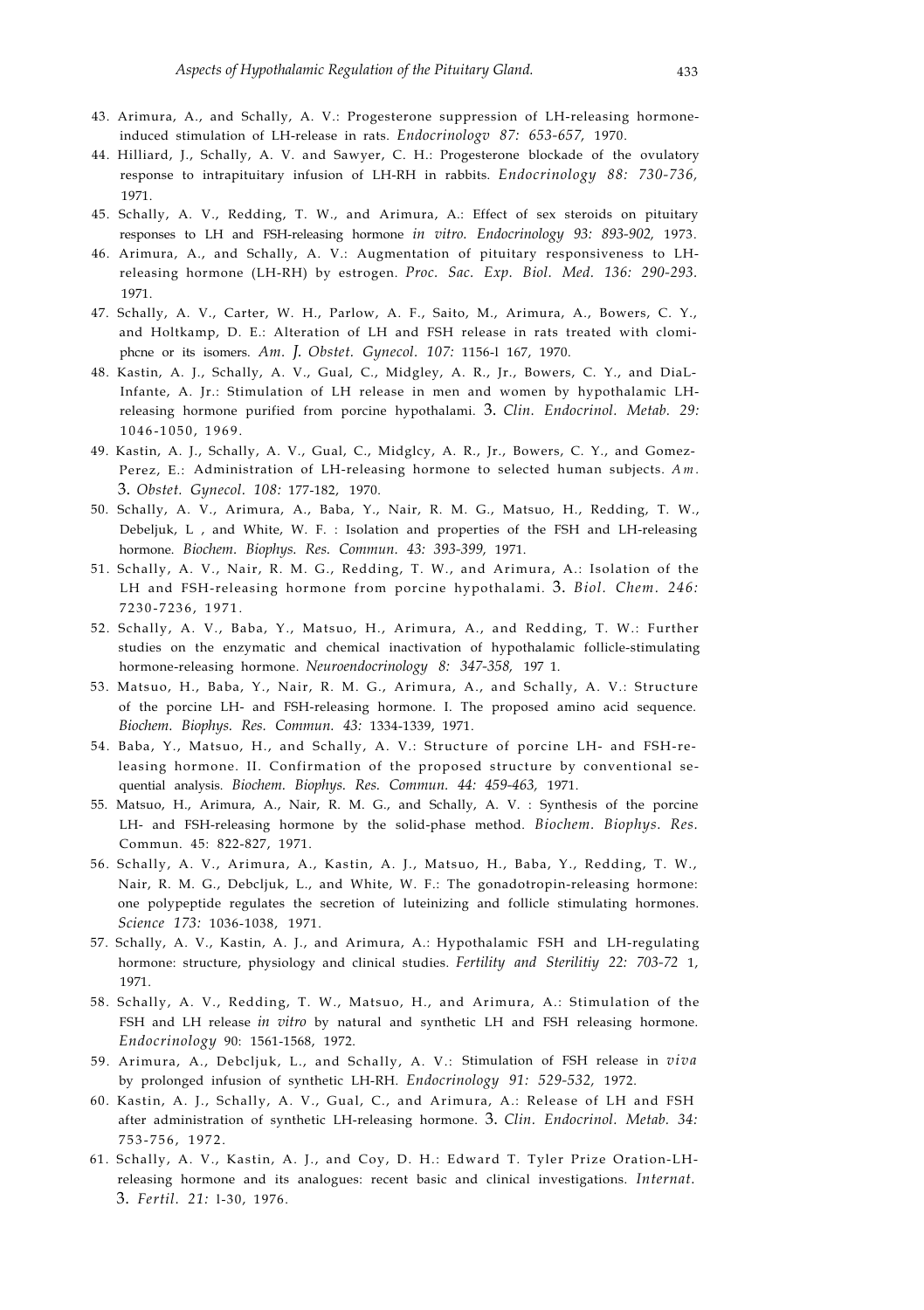- 62. Redding, T. W., Schally, A. V., Arimura, A., and Matsuo, H.: Stimulation of release and synthesis of luteinizing hormone (LH) and follicle stimulating hormone (FSH) in tissue cultures of rat pituitaries in response to natural and synthetic LH and FSH releasing hormone. Endocrinology 90: 764-770, 1972.
- 63. Debeljuk, L., Arimura, A., Shiino, M., Rennels, E. G., and Schally, A. V.: Effect of chronic treatment with LH-RH in hypophysectomized pituitary grafted male rats. *Endocrinology 92: 92* l-930, 1973.
- 64. Arimura, A., Dcbeljuk, L., Shiino, M., Rennels, E. G., and Schally, A. V.: Follicular stimulation by chronic treatment with synthetic LH-releasing hormone in hypophysectomized female rats bearing pituitary grafts. *Endocrinology* 92: 1507-1514, 1973.
- 65. Shiino, M., Arimura, A., Schally, A. V., and Rennels, E. G.: Ultrastructural observations of granule extrusion from the rat anterior pituitary cells after the injection of LH releasing hormone. *Zeit. Zellforsch. Mikrosk. Anat. 128:* 152-161, 1972.
- 66. Redding, T. W., Kastin, A. J., Gonzalez-Barcena, D., Coy, D. H., Coy, E. J., Schalch, D. S., and Schally, A. V. : The half-life, metabolism and excretion of tritiated luteinizing hormone-releasing hormone (LH-RH) in man. *J. Clin. Endocrinol. Metab. 37:* 6 2 6 - 6 3 1, 19 7 3.
- 67. Arimura. A., Sate, H., Kumasaka, T., Worobec, R. B., Debeljuk, L., Dunn, J. D., and Schally, A. V.: Production of antiserum to LH-RH associated with marked atrophy of the gonads in rabbits: characterization of the antibody and development of a radioimmunoassay for LH-RH. *Endocrinology 93:* 1092-l 103, 1973.
- 68. Arimura, A., Shiino, M., de la Cruz, K. G., Rennels, E. G., and Schally, A. V:: Effect of active and passive immunization with LH-RH on serum LH, FSH levels, and the ultrastructure of the pituitary gonadotrophs in castrated male rats. *Endocrinology* 99: 291-303, 1976.
- 69. Arimura, A., Debeljuk, I.., and Schally, A. V.: Blockade of preovulatory surge of gonadotropins LH and FSH and of ovulation by anti-LH-RH serum in rats. *E n d o crinology 95: 323-325,* 1974.
- 70. de la Cruz, A., Arimura, A., de la Cruz, K. G., and Schally, A. V.: Effect of administration of anti-LH-RH serum on gonadal function during the estrus cycle in the hamster. *Endocrinology 98: 490-497,* 1976.
- 71. Arimura, A., Nishi, N., and Schally. A. V.: Delayed implantation caused by administration of sheep immunogamma globulin against LH-RH in the rat. *Proc. Soc. Exp. Biol. Med. 152:* 71-75, 1976.
- 72. Nishi, N., Arimura, A., de la Cruz, K. G., and Schally, A. V.: Termination of pregnancy by sheep anti-LH-RH gamma globulin in rats. *Endocrinology 98:* 1024-1030, 1976.
- 73. Arimura, A., Kastin, A. J., Schally, A. V., Saito, M., Kumasaka, T., Yaoi, Y., Nishi, N., and Ohkura, K.: Immunoreactive LH-releasing hormone in plasma: midcycle elevation in women. *3. Clin. Endocrinol. Metab. 38:* 510-513, 1974.
- 74. Sétáló, G., Vigh, S., Schally, A. V., Arimura, A., and Flerkó, B.: LH-RN-containing neural elements in the rat hypothalamus. *Endocrinology 96:* 135-142, 1975.
- 75. Moss, R., and McCann, S. M.: Induction of mating behavior in rats by luteinizing hormone-releasing factor. Science 181: 177-179, 1973.
- 76. Plotnikoff, N. P., Kastin, A. J., Anderson, M. S., and Schally, A. V.: DOPA potentiation by a hypothalamic factor, MSH releasing inhibiting hormone. Life *Sci. 10:* 1279-1283, 1971.
- 77. Kastin, A. J., Plotnikoff, N. P., Schally, A. V., and Sandman, C. A.: Endocrine and CNS effects of hypothalamic peptides and MSH. In: *Reviews of Neuroscience, Vol.* **2** (S. Ehrenpreis and I. J. Kopin, eds). pp. 111-148, Raven Press, New York, 1976.
- 78. Coy, D. H., Coy, E. J., and Schally, A. V.: Structure activity relationship of the LH and the FSH releasing hormone. In: *Research Methods in Neurochemistry, Vol. 3 (N.* Marks and R. Rodnight, Eds.), pp. 393-406, Plenum Press, New York, 1975.
- 79. Schally, A. V., and Coy, D. H.: Stimulatory and inhibitory analogs of luteinizing hormone-releasing hormone (LH-RH). I n *: Hypothalamic Peptide Hormones and Pituitary Regulation* (J. C. Porter. ed.), pp. 99-121, Plenum Press, New York, 1977.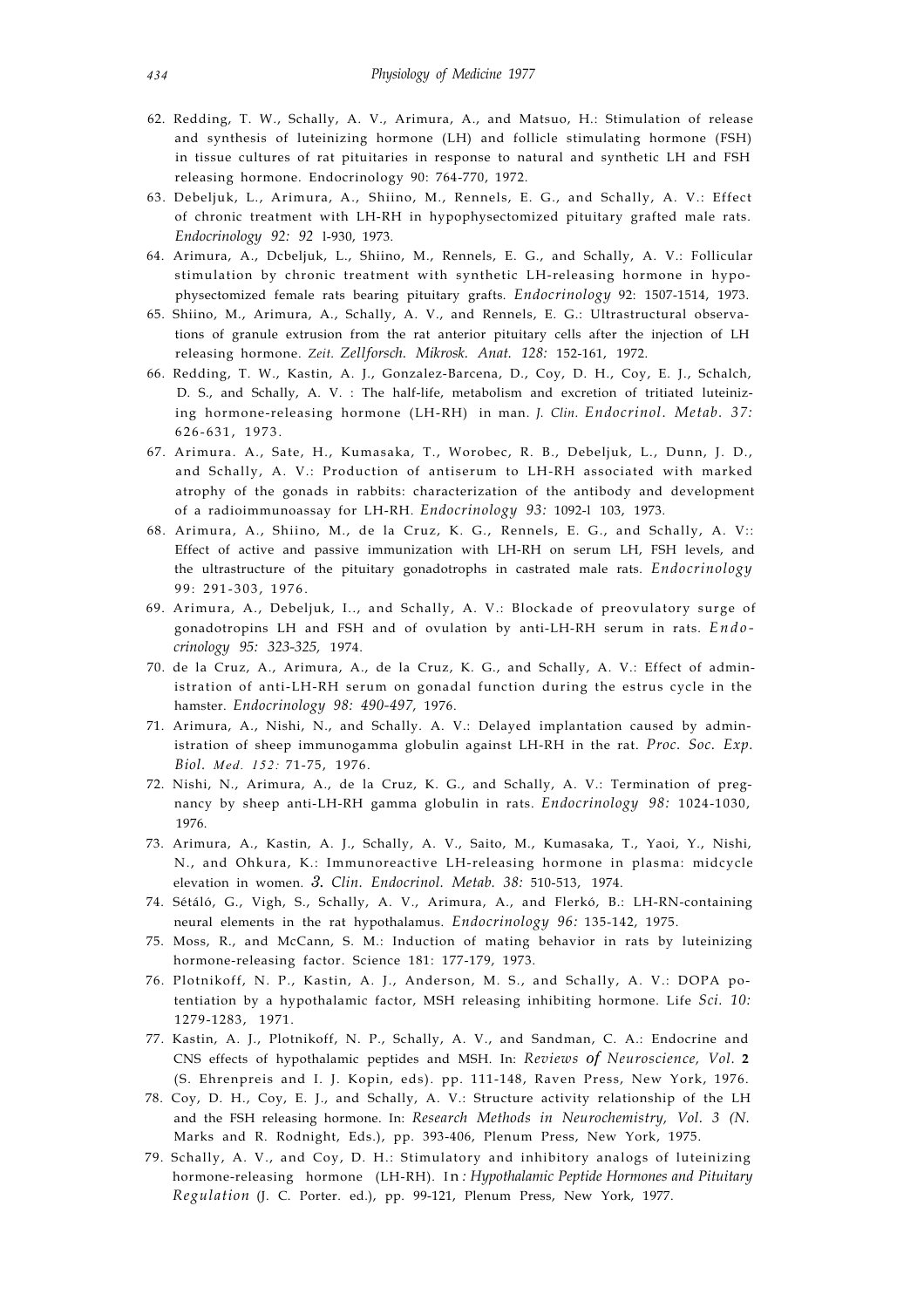- 80. Schally, A. V., Arimura, A., Carter, W. H., Redding, T. W., Geiger, R., Konig, W., Wissman, H., Jaeger, G., Sandow, J., Yanaihara, N., Yanaihara, C., Hashimoto, T.,. and Sakagami, M.: Luteinizing hormone-releasing hormone (LH-RH) activity of some synthetic polypeptides. I. fragments shorter than decapeptide. *Biochem. Biophys. Res. Commun. 48: 366-375,* 1972.
- 81. Coy, D. H., Coy, E. J., Schally, A. V., Vilchez-Martinez, J. A., Hirotsu, Y., and Arimura, A. : Synthesis and biological properties of [D-Ala-6, des-Gly-NH<sub>2</sub><sup>10</sup>]-LH-RHethylamide, a peptide with greatly enhanced LH- and FSH-releasing activity. *Biochem. Biophys. Res. Commun. 57: 335-340,* 1974.
- 82. Vilchez-Martinez, J. A., Coy, D. H., Arimura, A., Coy, E. J., Hirotsu, Y., and Schally, A. V.: Synthesis and biological properties of [D-Leu-6]-LH-RH and [D-Leu-6, desGly-NH,'O]-LH-RH ethylamide. *Biochem. Biolphys. Res.* Commun. 59: 1226-1232. 1974.
- 83. Coy, D. H., Vilchez-Martinez, J. A., Coy, E. J., and Schally, A. V.: Analogs of luteinizing hormone-releasing hormone with increased biological activity produced by D-amino acid substitutions in position 6. *3. Med. Chem. 19: 423-425,* 1976.
- 84. Fujino, M., Kobayashi, S., Obayashi, M., Shinagawa, S., Fukuda, T., Kitada, C., Nakayama, R., Yamazaki, I., White, W. F., and Rippel, R. H.: Structure-activity relationships in the C-terminal part of luteinizing hormone releasing hormone (LH-RH). *Biochem. Biophys. Res. Commun. 49: 863-869,* 1972.
- 85. Monahan, M. W., Amoss, M. S., Anderson, H. A., and Vale, W.: Synthetic analogs of the hypothalamic luteinizing hormone releasing factor with increased agonist or antagonist properties. *Biochemistry 12:* 4616-4620, 1973.
- 86. Fujino, M., Fukuda, T., Shinagawa, S., Kobayashi, S., Yamazaki, I., Nakayama, R., Seely, J. H., White, W. F., and Rippel, R. H.: Synthetic analogs of luteinizing hormone releasing hormone (LH-RH) substituted in position *6* and 10. *Biochem. Biophys. Res. Commun. 60:* 406-413, 1974.
- 87. Konig, W., Sandow, J., and *Geiger,* R. *:* In: *Peptides: Chemistry, Structure and Biology* (R. Walter and J. Meienhofer, eds). Ann Arbor Science Publishers, Ann Arbor, 4: *357-366,* 1977.
- 88. Johnson, E. S., Gendrich, R. L., and White, W. F.: Delay of puberty and inhibition of reproductive processes in the rat by a gonadotropin-releasing hormone agonist analog. *Fertil. Steril. 27: 853-860,* 1976.
- 89. Auclair, C., Kelly, P. A., Labrie, F., Coy, D. H., and Schally, A. V.: Inhibition of testicular luteinizing hormone receptor level by treatment with a potent luteinizing hormone-releasing hormone agonist or human chorionic gonadotropin. *Biochem. Biophys. Res. Commun. 76: 855-862,* 1977.
- 90. Corbin, A., Beattie, C. W., Yardley, J., and Foell, T. J.: Post-coital contraceptive effects of an agonistic analogue of luteinizing hormone releasing hormone. *Endocrine Res.* Commun. 3: 359-376, 1976.
- 91. Arimura, A., Pedroza, E., Vilchez-Martinez, J., and Schally, A. V.: Prevention of implantation by [D-Trpe]-LH-RH in the rat: comparative study with the effects of large doses of HCG on pregnancy. *Endocrine Res. Commun., 4: 357-366,* 1977.
- 92. Hall, R., and Gomez-Pan, A.: The hypothalamic regulatory hormones and their clinical applications. In: *Advances in Clinical Chemistry, Vol. 18,* pp. 173-212, Academic Press, New York, 1976.
- 93. Zarate, A., Canales, E. S., Schally, A. V., Ayala-Valdes, L., and Kastin, A. J.: Successful induction of ovulation with synthetic luteinizing hormone-releasing hormone in anovulatory infertility. *Fertil. Steril. 23: 672-674,* 1972.
- 94. Zañartu, J., Dabacens, A., Kastin, A. J., and Schally, A. V.: Effect of synthetic hypothalamic hormone (FSH/LH-RH) releasing gonadotropic hormones in anovulatory sterility. *Fertil. Steril. 25:* 160-169, 1974.
- 95. Figueroa Casas, P. R., Badano, A. R., Aparicio, N., Lencioni, L. J., Berli, R. R., Badano, H., Biccoca, C., and Schally, A. V.: Hypothalamic gonadotropin-releasing hormone (LH-RH) in the treatment of anovulatory sterility. *Fertil. Steril. 26: 549- 553,* 1975.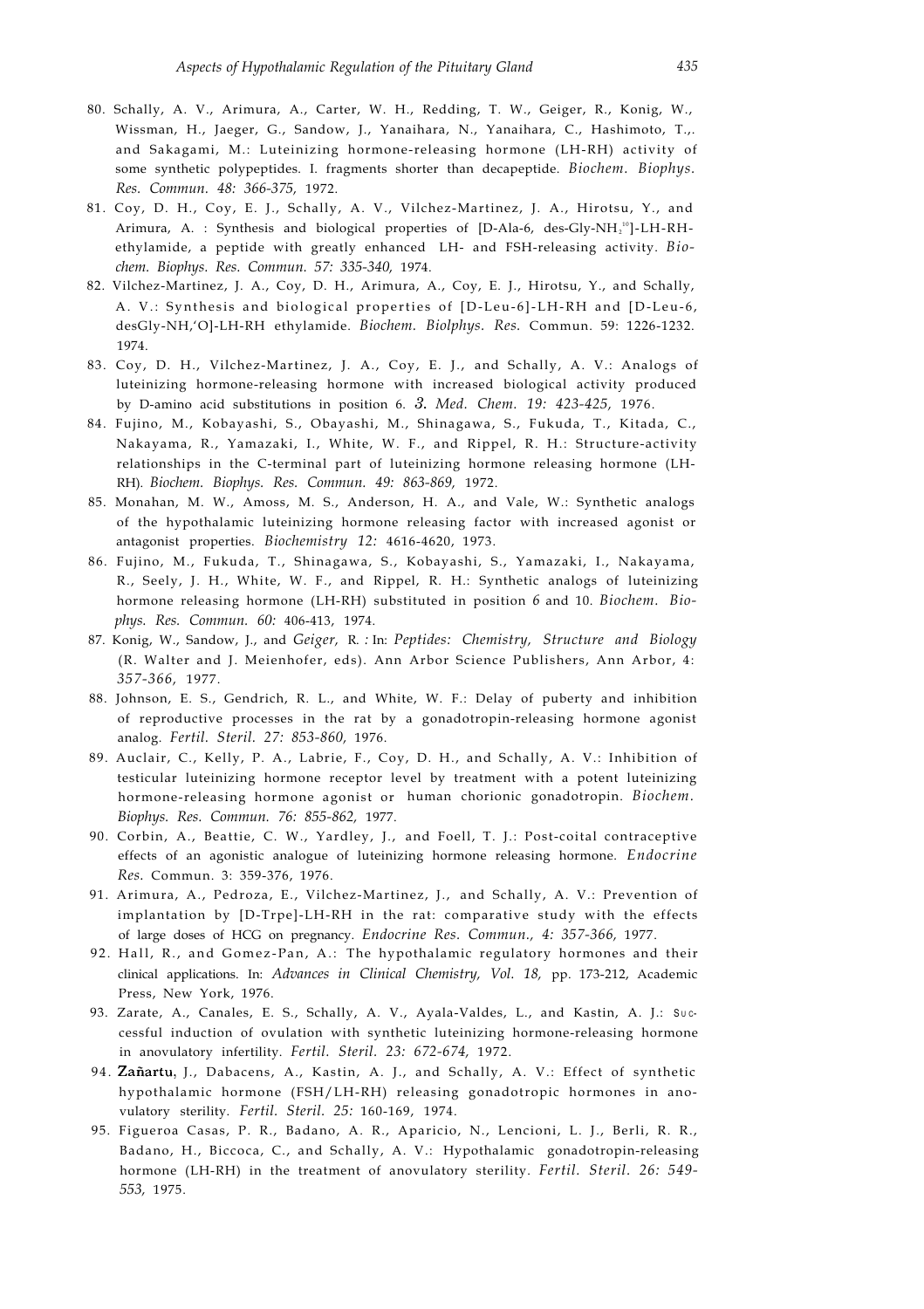- 96. Nillius, S. J., and Wide, L.: Gonadotrophin-releasing hormone treatment for induction of follicular maturation and ovulation in amenorrheic women with anorexia nervosa. *Brit. Med. 3.* 3: 405-408, 1975.
- 97. Mortimer, C. H., McNeilly, A. S., Fisher, R. A., Murray, M. A. F., and Besser, G. M.: Gonadotrophin-releasing hormone therapy in hypogonadal males with hypothalamic or pituitary dysfunction. *Brit. Med. 3.* 4: 617-621, 1974.
- 98. Aparicio, N. J., Schwarzstein, L., Turner, E. A. de, Turner, D., Mancini, R., and Schally, A. V.: Treatment of idiopathic normogonadotropic oligoasthenospermia with synthetic LH-RH. *Fertil. Steril. 27: 549-555,* 1976.
- 99. Illig, R., Kollmann, F., Borkenstein, M., Kuber, W., Exner, G. U., Kellerer, K., Lunglmayr, L., and Prader, A.: Treatment of cryptorchidism by intranasal synthetic luteinizing-hormone releasing hormone. *Lancet* ii: 518-520, 1977.
- 100. Soria, J., Zarate, A., Canales, E. S., Ayala, A., Schally, A. V., Coy, D. H., Coy, E. J,. and Kastin, A. J.: Increased and prolonged LH-RH/FSH-RH activity of synthetic [D-Alae,desGly-NH,\*"]-LH-RH ethylamide in normal women. Am. *3. Ob. Gyn. 123:* 145-146, 1975.
- 101. deMedeiros-Comaru, A. M., Rodrigues, ,J., Povoa, I,. C., France, S., Dimetz, T.. Coy, D. H., Kastin, A. J., and Schally, A. V.: Clinical studies with long-acting superactive analogs of LH-RH in women with secondary amenorrhea. *Internat. 3 . Fertil. 21: 239-245,* 1976.
- 102. Jaramillo Jaramillo, C., Perez Infante, V., Lopez Macia, A., Charro Salgado, A., Coy, D. H., and Schally, A. V.: Serum LH, FSH, and testosterone response to the administration of a new LH-RH analog, D-Trp°-LH-RH in normal men. *Internat. 3. Fertil. 22: 77-84,* 1977.
- 103. Gonzalez-Barcena, D., Kastin, A. J., Schalch. D. S., Coy, D. H., and Schally, A. V.: Prolonged elevation of luteinizing hormone (LH) after intranasal administration of an analogue of LH releasing hormone. *Fertil. Steril. 27:* 1246--1249, 1976.
- 104. Gonzalez-Barcena, D., Kastin, A. J., Coy, D. H., Schalch, D. S., Miller, M. C. III, Escalante-Hrrrera. A., and Schallp, A. V. : Stimulation of luteinizing hormone release after oral administration of an analogue: of LH-releasing hormone. *Lancet ii:* 1126-m 1128, 1975.
- 105. Saito, M., Kumasaka, T., Yaoi, Y., Nishi, N., Arimura, A., Coy, D. H., and Schally, A. V.: Stimulation of LH and FSH secretion by [D-Leu $^{\circ}$ , Des-Gly $^{\text{10}}$ -NH $_{2}$ ]-LH-RH ethylamide after subcutaneous, intravaginal and intrarectal administration to women. *Fertil. Steril. 28: 240-245,* 1977.
- 106. Schally, A. V., and Kastin, A. J.: Stimulation and inhibition of fertility through hypothalamic agents. Drug *Therapy I* (11): 29-32, 1971.
- 107. Coy, D. H., Vilchez-Martiner, J. A., Coy, E. .J., A rimura, A., and Schally, A. V. A peptide inhibitor of luteinizing hormone-releasing hormone (LH-RH). *3. Clin. Endocrinol. Metab. 37:* 331-333, 1973.
- 108. Rees, R. W. A., Foell, T. J., Chai, S., and Grant, N.: Synthesis and biological activities of analogs of the luteinizing hormone-releasing hormone (LH-RH) modified in position 2. *3. Med. Chew* 17: 1015-1019, 1974.
- 109. de la Cruz, A., Coy, D. H., Vilchez-Martinez, J. A., Arimura, A., and Schally, A. V.: Blockade of ovulation in rats by inhibitory analogs of luteinizing hormone-releasing hormone. *,Fcience 191:* 195-197, 1976.
- 110. Coy, D. H., Vilchez-Martinez, J. A., and Schally, A. V.: Structure-function studies on LH-RH. In: *Peptides,* 1976 (A. Loffet, ed.), pp. 463-469, Editions de l'Universite de Bruxelles, Bruxelles, 1977.
- 111. Phelps, C. P., Coy, D. H., Schally, A. V., and Sawyer, C. H.: Blockade of LH release and ovulation in the rabbit with inhibitory analogues of luteinizing hormone-releasing hormone. *Endocrinology 100:* 1526-1532, 1977.
- 112. Pedroza, E., Vilchez-Martinez, J. A., Fishback, J., Arimura, A., and Schally, A. V.: Binding capacity of LH-RH and its analogue for pituitary receptor sites. *Biochem. Biophys. Res. Commun., 79: 234-238.* 1977.

÷,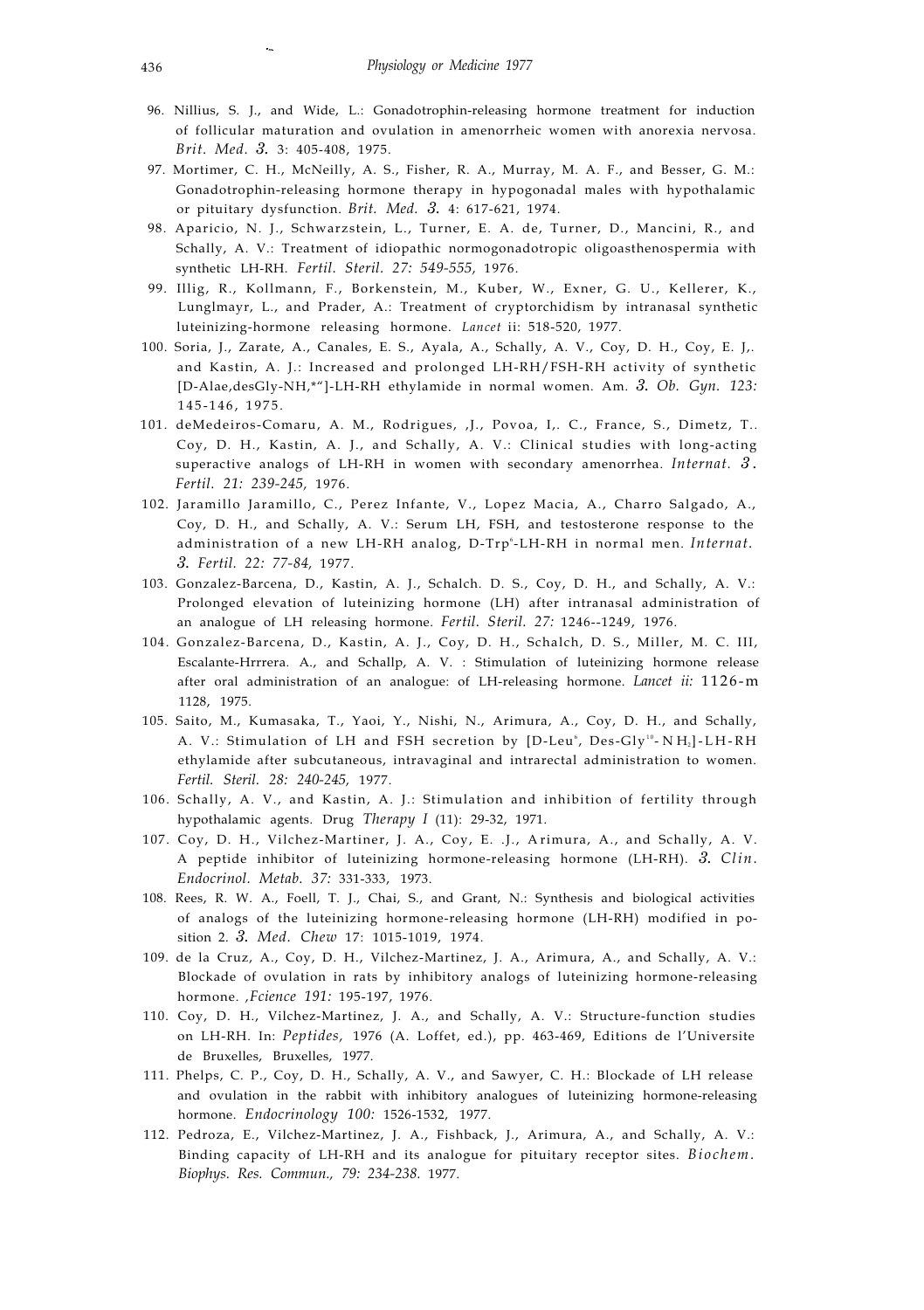- **113. Gonzalez-Barcena, D., Kastin, 4. J., Coy, D. H., Nikolics, K., and Schally, A. V.: Suppression of gonadotropin release in man by an inhibitory analogue of LH-releasing hormone.** *Lancet ii: 997-998,* **1977.**
- **114. Brazeau: P., Vale, W., Burgus, R., Ling, N., Butcher, M., Rivier, J., and Guillemin, R.: A hypothalamic polypeptide that inhibits the secretion of pituitary growth hormone.** *Science 179: 77-79,* **1973.**
- **115. Krulich, I.., Dhariwal, A. P. S., and McCann, S. M.: Stimulatory and inhibitory effects of purified hypothalamic extracts on growth hormone release from rat pituitary** *in vitro. Endocrinology 83: 783-790,* **1968.**
- **116. Rivier, .J., Brazeau, P., Vale, W., Ling, N., Burgus, R., Gilon, C., Yardley, J., and Guillemin, R.: Synthese totale par phase solide d'un tetradecapeptide ayant les proprietes chimiques et biologiques de la somatostatine.** *C. R. Acad. Sci. Paris 276:* **2 7 3 7 - 2 7 4 0 , 1 9 7 3 .**
- **117. Coy, D. H., Coy, E. J., Arimura, A., and Schally, A. V. : Solid phase synthesis of growth hormone-release inhibiting factor.** *Biochem. Biophys. Res. Commun.* **54: 1267- 1273, 1973.**
- **118. Schally. A. V. DuPont, A., Arimura, A.. Redding, T. W., Nishi, N., Linthicum, G. L., and Schlesinger, D. H.: Isolation and Structure of growth hormone-release inhibiting hormone (somatostatin) from porcine hypothalami.** *Biochemistry 15:* **509-514, 1976.**
- **119. Arimura, A.. Sate, H., DuPont, A., Nishi, N., and Schally, A. V.: Abundance of immunoreactive somatostatin in the stomach and the pancreas.** *Science 289:* **1007- 1009, 1975.**
- **120. Hall. R., Besser, G. M., Schally, A. V., Coy, D. H.. Evered, D., Goldie, D. J., Kastin, A. .J., MrNeilly, A. S., Mortimer, C. H., Phenekos, C., Tunbridge, W. M. G., and Weightman, D.: Action of growth hormone-release inhibitory hormone in healthy men and in acromegaly.** *Lancet ii:* **581-584, 1973.**
- **12 1. Besser, G. M., Mortimer, C. H., Carr, D., Schally, A. V., Coy, D. H., Evered, D., Kastin, A. J., Tunbridge, W. M. G., Thorner, M. O., and Hall, R.: Growth hormone release inhibiting hormone in acromegaly.** *Brit. Med. 3. 1: 352-355,* **1974.**
- **122. Arimura, A., Smith, W. D., and Schally, A. V. : Blockade of the stress-induced decrease in blood GH by anti-somatostatin serum in rats.** *Endocrinology 98: 540-543,* **1976.**
- **123. Arimura, A. and Schally, A. V. Increase in Basal and TRH-Stimulated Secretion of TSH by Passive Immunization with Antiserum to Somatostatin in Rats.** *Endocrinology,* **98: 1069-1072, 1976.**
- **124. Mortimer, C. H., Tunbridge, W. M. G., Carr, D , Yeomans, I. , Lind, T., Bloom, S. R., Kastin, A., Mallinson, C. N., Besser, G. M., Schally, A. V., and Hall, R.: Effects of growth-hormone release-inhibiting hormone on circulating glucagon, insulin, and growth hormone in normal, diabetic, acromegalic and hypopituitary patients.** *Lancet i:* **697-701, 1974.**
- **125. Konturek, S. J., Tasler, J., Obtulowicz, W., Coy, D. H., and Schally, A. V.: Effect of growth hormone-release inhibiting hormone on hormones stimulating exocrine pancreatic secretion.** *3. Clin. Invest. 58:* **l-6, 1976.**
- **126. Bloom, S. R., Mortimer, C. H., Thorner, M. O., Besser, G. M., Hall, R., Gomez-Pan, A., Roy, V. M., Russell, R. C. G., Coy, D. H., Kastin, A. J., and Schally, A. V.: Inhibition of gastrin and gastric-acid secretion by growth-hormone release-inhibiting hormone.** *Lancet ii:* **1106-l 109, 1974.**
- **127. Gomez-Pan, A., Reed, J. D., Albinus, M., Shaw, B., Hall, R., Besser, G. M., Coy, D. H., Kastin, A. .J., and Schally, A. V.: Direct inhibition of gastric acid and pepsin secretion by growth hormone-release inhibiting hormone in cats.** *Lancet i: 888-890,* **1975.**
- **128. Konturek, S. J., Tasler, J., Cieszkowski, M., Coy, D. H., and Schally, A. V.: Effect of growth hormone release-inhibiting hormone on gastric secretion, mucosal blood flow and serum gastrin.** *Gastroenterology 70:* **737-741, 1976.**
- **129. Arimura, A., Sate, H., Coy, D. H., and Schally, A. V.: Radioimmunoassay for GHrelease inhibiting hormones.** *Proc. Soc. Exp. Biol. Med. 148: 784-789,* **1975.**